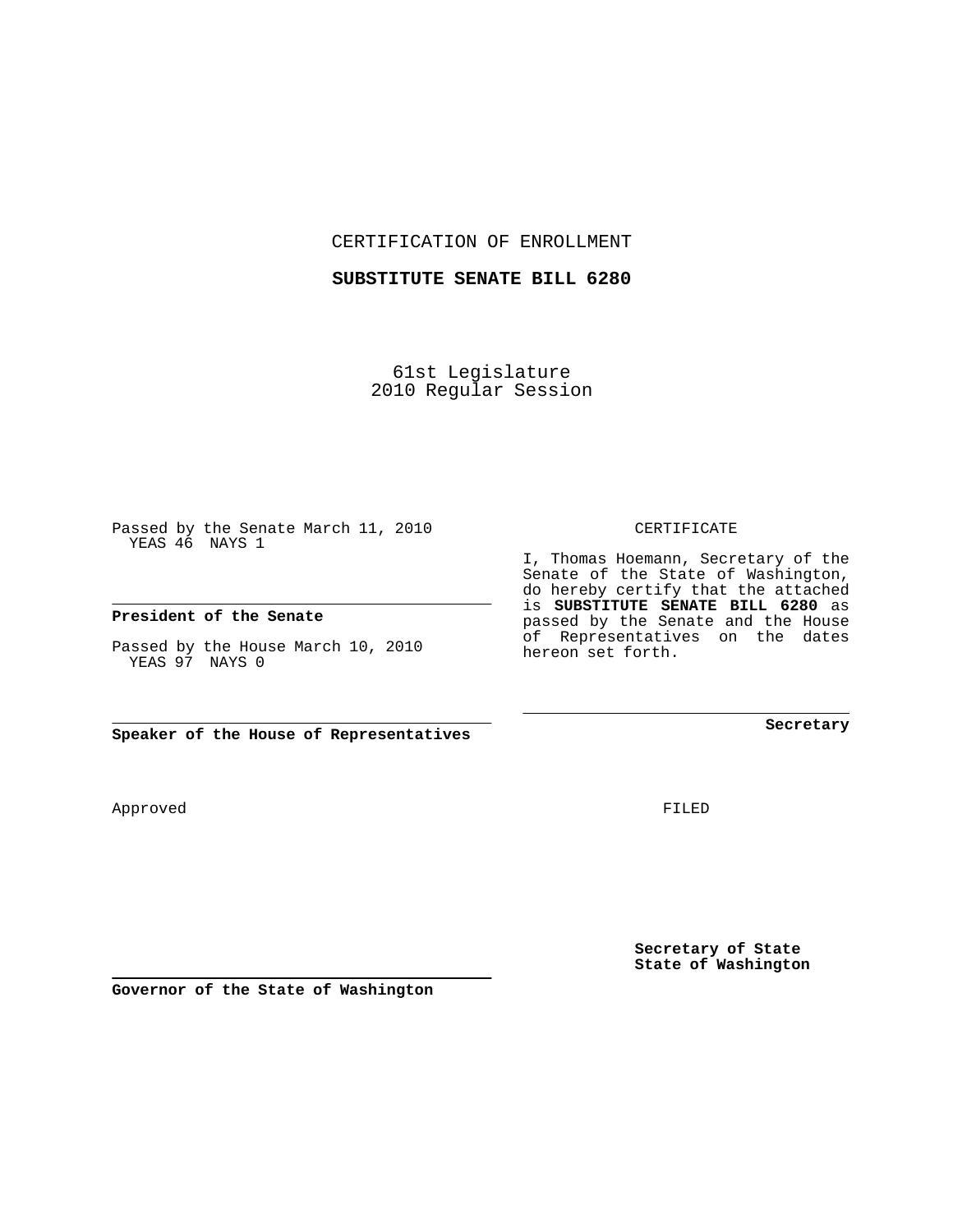## **SUBSTITUTE SENATE BILL 6280** \_\_\_\_\_\_\_\_\_\_\_\_\_\_\_\_\_\_\_\_\_\_\_\_\_\_\_\_\_\_\_\_\_\_\_\_\_\_\_\_\_\_\_\_\_

\_\_\_\_\_\_\_\_\_\_\_\_\_\_\_\_\_\_\_\_\_\_\_\_\_\_\_\_\_\_\_\_\_\_\_\_\_\_\_\_\_\_\_\_\_

AS AMENDED BY THE HOUSE

Passed Legislature - 2010 Regular Session

## **State of Washington 61st Legislature 2010 Regular Session**

**By** Senate Health & Long-Term Care (originally sponsored by Senators Murray, Shin, Kohl-Welles, Marr, Jacobsen, and Kline)

READ FIRST TIME 01/28/10.

 1 AN ACT Relating to East Asian medicine practitioners; amending RCW 2 18.06.010, 18.06.020, 18.06.045, 18.06.050, 18.06.080, 18.06.120, 3 18.06.130, 18.06.140, 18.06.190, 4.24.240, 4.24.290, 7.70.020, 4 18.120.020, and 43.70.110; reenacting and amending RCW 18.130.040, 5 18.130.040, and 18.130.040; adding a new section to chapter 18.06 RCW; 6 providing effective dates; and providing expiration dates.

7 BE IT ENACTED BY THE LEGISLATURE OF THE STATE OF WASHINGTON:

 8 NEW SECTION. **Sec. 1.** A new section is added to chapter 18.06 RCW 9 to read as follows:

10 The legislature intends to recognize that acupuncturists licensed 11 by the state of Washington engage in a system of medicine to maintain 12 and promote wellness and to prevent, diagnose, and treat disease 13 drawing upon the experience, learning, and traditions originating in 14 East Asia, which include more than acupuncture alone. To reflect this 15 reality, the legislature intends to change the state's professional 16 designation of acupuncturists to East Asian medicine practitioners and 17 to incorporate current statutory provisions governing acupuncture, 18 while recognizing treatments, methods, and techniques used in East 19 Asian medicine. The legislature does not intend to require persons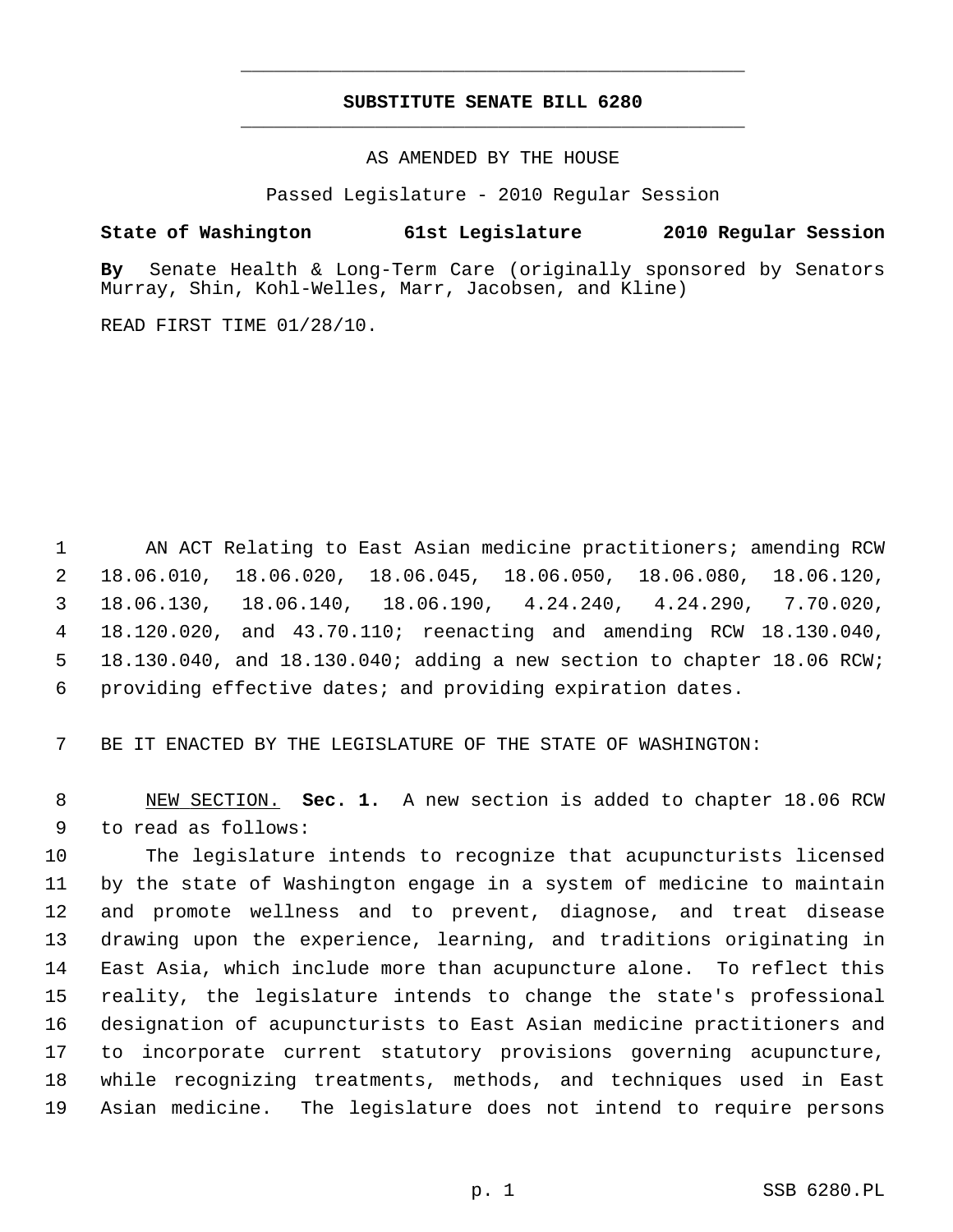1 licensed under this act to change the business name of their practice 2 if otherwise in compliance with this act. It is further the intent 3 that any federal law, regulation, or health insurance program 4 applicable to licensed acupuncturists apply to persons licensed under 5 this act as East Asian medicine practitioners.

 6 **Sec. 2.** RCW 18.06.010 and 1995 c 323 s 4 are each amended to read 7 as follows:

 8 The following terms in this chapter shall have the meanings set 9 forth in this section unless the context clearly indicates otherwise:

10 (1) "((Acupuncture)) East Asian medicine" means a health care 11 service ((based on an Oriental system of medical theory)) utilizing 12 ((Oriental)) East Asian medicine diagnosis and treatment to promote 13 health and treat organic or functional disorders ((by treating specific 14 acupuncture points or meridians. Acupuncture)) and includes the 15 following ((techniques)):

16 (a) Acupuncture, including the use of acupuncture needles or 17 lancets to directly and indirectly stimulate acupuncture points and 18 meridians;

- 19 (b) Use of electrical, mechanical, or magnetic devices to stimulate 20 acupuncture points and meridians;
- 21 (c) Moxibustion;
- 22 (d) Acupressure;
- 23 (e) Cupping;
- 24 (f) Dermal friction technique;
- 25 (g) Infra-red;
- 26 (h) Sonopuncture;
- 27 (i) Laserpuncture;
- 28 (i) Point injection therapy (aquapuncture);  $((and))$

29 (k) Dietary advice and health education based on ((Oriental)) East Asian medical theory ((provided in conjunction with techniques under  $(a)$  through (j) of this subsection)), including the recommendation and sale of herbs, vitamins, minerals, and dietary and nutritional supplements; (l) Breathing, relaxation, and East Asian exercise techniques;

- 35 (m) Qi gong;
- 36 (n) East Asian massage and Tui na, which is a method of East Asian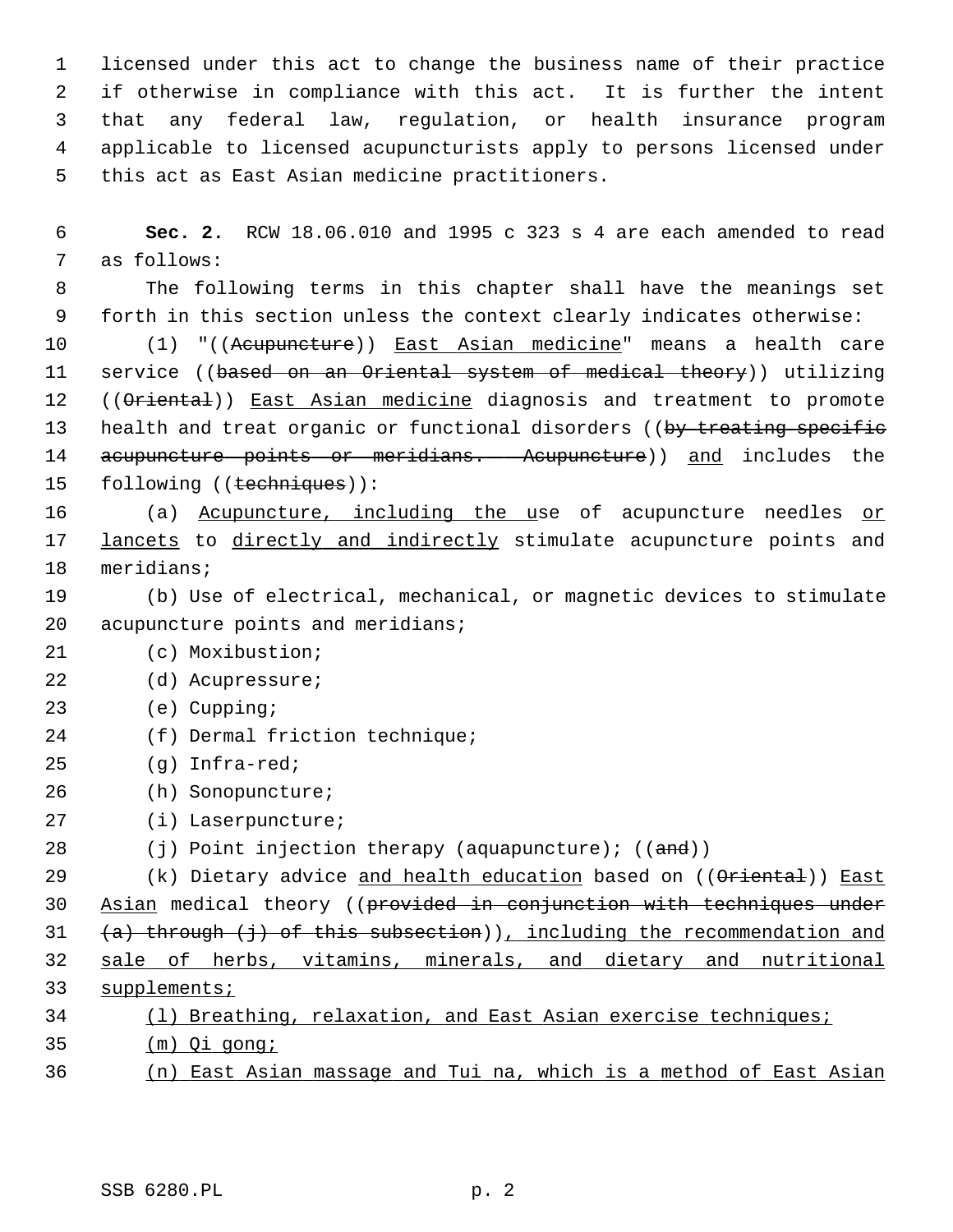1 bodywork, characterized by the kneading, pressing, rolling, shaking, 2 and stretching of the body and does not include spinal manipulation; 3 and 4 (o) Superficial heat and cold therapies. 5 (2) "((Acupuncturist)) East Asian medicine practitioner" means a 6 person licensed under this chapter.

7 (3) "Department" means the department of health.

 8 (4) "Secretary" means the secretary of health or the secretary's 9 designee.

 Nothing in this chapter requires individuals to be licensed as an East Asian medicine practitioner in order to provide the techniques and services in subsection (1)(k) through (o) of this section or to sell herbal products.

14 **Sec. 3.** RCW 18.06.020 and 1995 c 323 s 5 are each amended to read 15 as follows:

16 (1) No one may hold themselves out to the public as an East Asian 17 medicine practitioner, acupuncturist, or licensed acupuncturist or any 18 derivative thereof which is intended to or is likely to lead the public 19 to believe such a person is an East Asian medicine practitioner, 20 acupuncturist, or licensed acupuncturist unless licensed as provided 21 for in this chapter.

22 (2) A person may not practice East Asian medicine or acupuncture if 23 the person is not licensed under this chapter.

24 (3) No one may use any configuration of letters after their name 25 (including L. Ac. or EAMP) which indicates a degree or formal training 26 in East Asian medicine, including acupuncture, unless licensed as 27 provided for in this chapter.

28 (4) The secretary may by rule proscribe or regulate advertising and 29 other forms of patient solicitation which are likely to mislead or 30 deceive the public as to whether someone is licensed under this 31 chapter.

 (5) Any person licensed as an acupuncturist under this chapter prior to the effective date of this section must, upon successful license renewal, be granted the title East Asian medicine practitioner or the letters EAMP indicating such license title. However, nothing in this section shall prohibit or limit in any way a practitioner licensed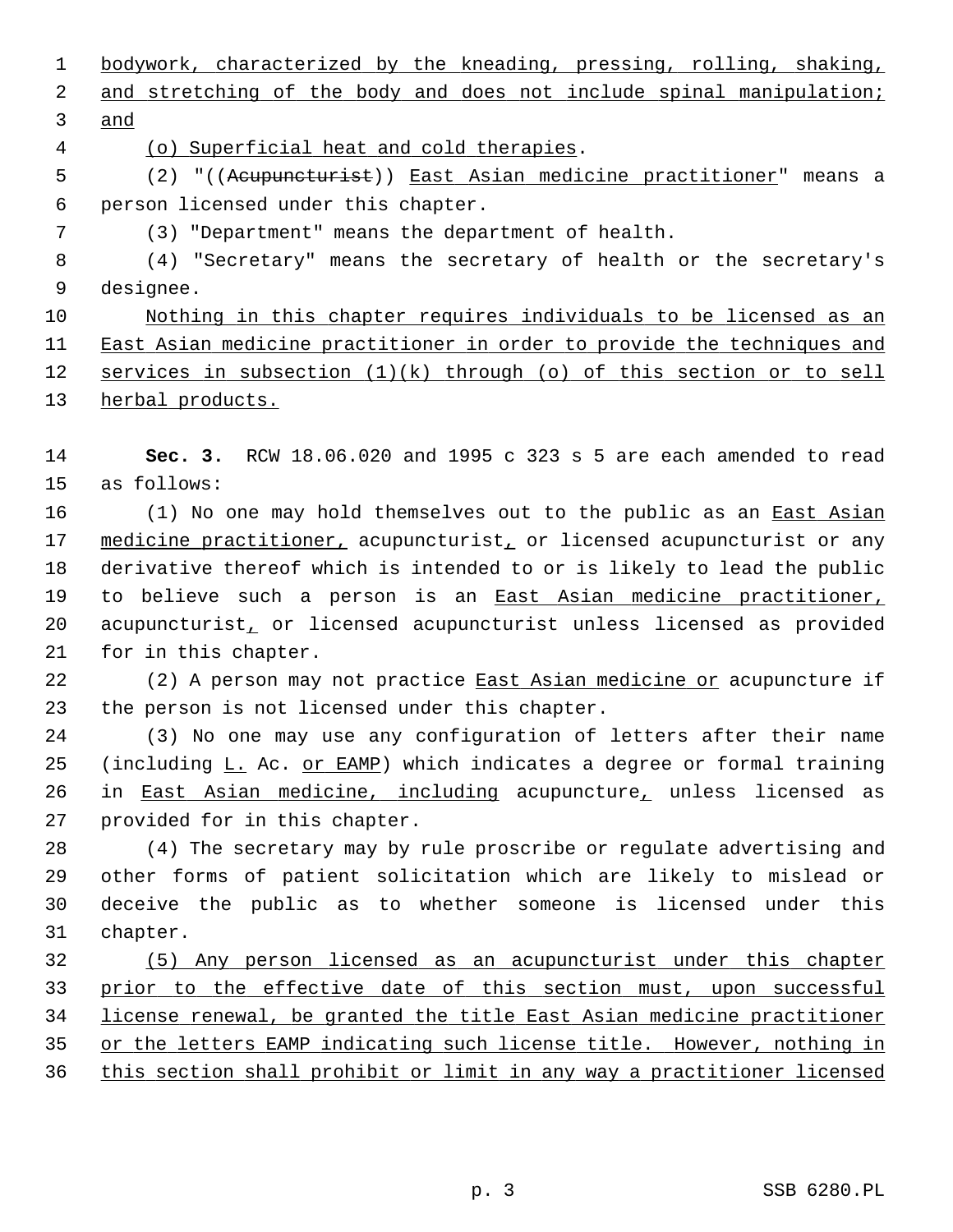1 under this title from holding himself or herself out as an 2 acupuncturist or licensed acupuncturist, or from using the letters 3 L.Ac. after his or her name.

 4 **Sec. 4.** RCW 18.06.045 and 1995 c 323 s 6 are each amended to read 5 as follows:

 6 Nothing in this chapter shall be construed to prohibit or restrict: 7 (1) The practice by an individual credentialed under the laws of 8 this state and performing services within such individual's authorized 9 scope of practice;

10 (2) The practice by an individual employed by the government of the 11 United States while engaged in the performance of duties prescribed by 12 the laws of the United States;

13 (3) The practice by a person who is a regular student in an 14 educational program approved by the secretary, and whose performance of 15 services is pursuant to a regular course of instruction or assignments 16 from an instructor and under the general supervision of the instructor;

17 (4) The practice of East Asian medicine, including acupuncture, by 18 any person credentialed to perform East Asian medicine, including 19 acupuncture, in any other jurisdiction where such person is doing so in 20 the course of regular instruction of a school of East Asian medicine, 21 including acupuncture, approved by the secretary or in an educational 22 seminar by a professional organization of East Asian medicine, 23 including acupuncture, provided that in the latter case, the practice 24 is supervised directly by a person licensed under this chapter or 25 licensed under any other healing art whose scope of practice 26 ((includes)) is East Asian medicine, including acupuncture.

27 **Sec. 5.** RCW 18.06.050 and 2004 c 262 s 2 are each amended to read 28 as follows:

29 Any person seeking to be examined shall present to the secretary at 30 least forty-five days before the commencement of the examination:

31 (1) A written application on a form or forms provided by the 32 secretary setting forth under affidavit such information as the 33 secretary may require; and

34 (2) Proof that the candidate has:

35 (a) Successfully completed a course, approved by the secretary, of 36 didactic training in basic sciences and East Asian medicine, including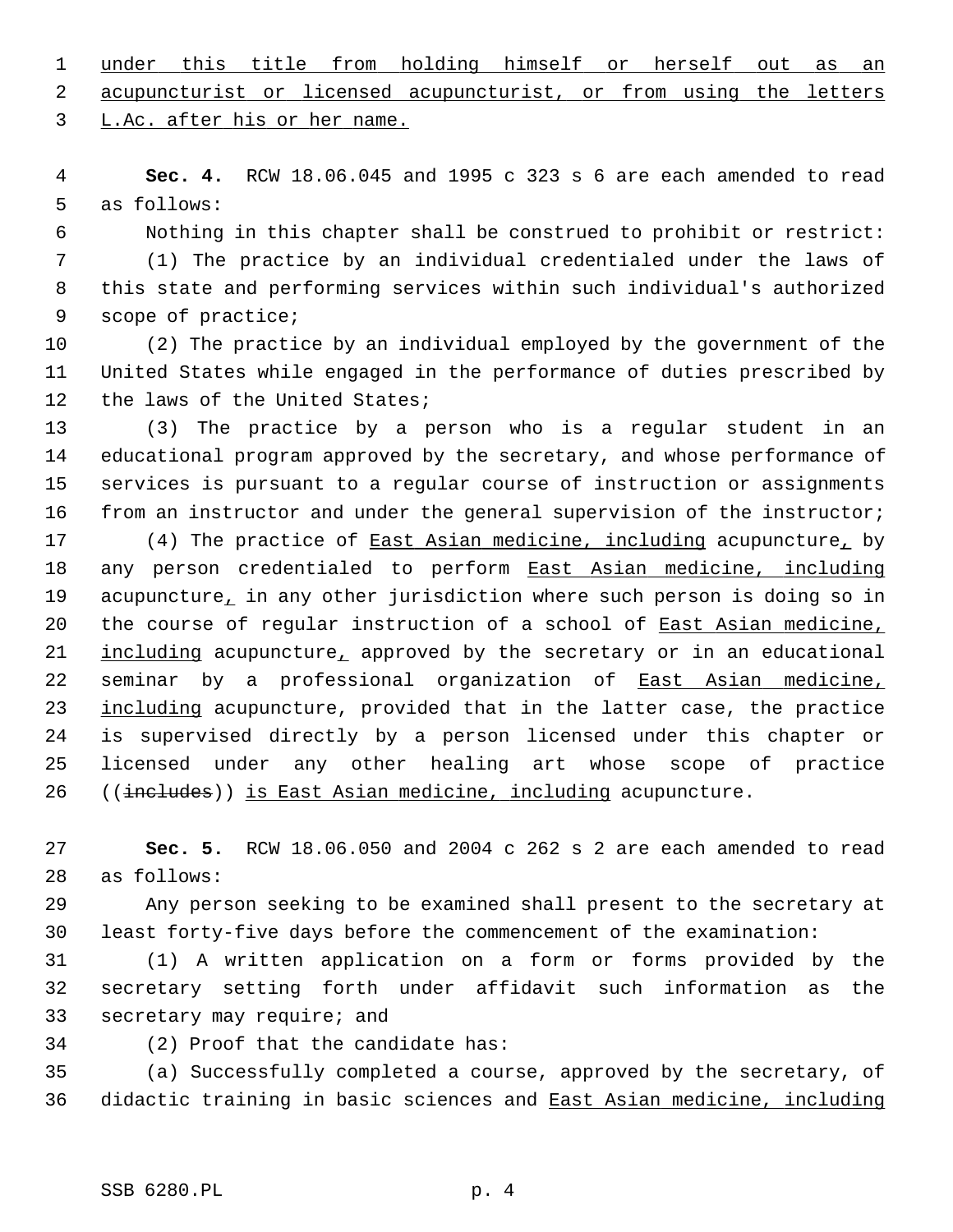1 acupuncture, over a minimum period of two academic years. The training 2 shall include such subjects as anatomy, physiology, microbiology, 3 biochemistry, pathology, hygiene, and a survey of western clinical 4 sciences. The basic science classes must be equivalent to those 5 offered at the collegiate level. However, if the applicant is a 6 licensed chiropractor under chapter 18.25 RCW or a naturopath licensed 7 under chapter 18.36A RCW, the requirements of this subsection relating 8 to basic sciences may be reduced by up to one year depending upon the 9 extent of the candidate's qualifications as determined under rules 10 adopted by the secretary;

11 (b) Successfully completed five hundred hours of clinical training 12 in East Asian medicine, including acupuncture, that is approved by the 13 secretary.

14 **Sec. 6.** RCW 18.06.080 and 2009 c 560 s 2 are each amended to read 15 as follows:

16 (1) The secretary is hereby authorized and empowered to execute the 17 provisions of this chapter and shall offer examinations in East Asian 18 medicine, including acupuncture, at least twice a year at such times 19 and places as the secretary may select. The examination shall be a 20 written examination and may include a practical examination.

21 (2) The secretary shall develop or approve a licensure examination 22 in the subjects that the secretary determines are within the scope of 23 and commensurate with the work performed by ((<del>licensed acupuncturists</del>)) 24 an East Asian medicine practitioner and shall include but not 25 necessarily be limited to anatomy, physiology, microbiology, 26 biochemistry, pathology, hygiene, and East Asian medicine, including 27 acupuncture. All application papers shall be deposited with the 28 secretary and there retained for at least one year, when they may be 29 destroyed.

30 (3) If the examination is successfully passed, the secretary shall 31 confer on such candidate the title of ((<del>Licensed Acupuncturist</del>)) East 32 Asian medicine practitioner.

 (( $(4)$  The secretary, ad hoc committee members, or individuals acting in their behalf are immune from suit in a civil action based on any certification or disciplinary proceedings or other official acts 36 performed in the course of their duties.))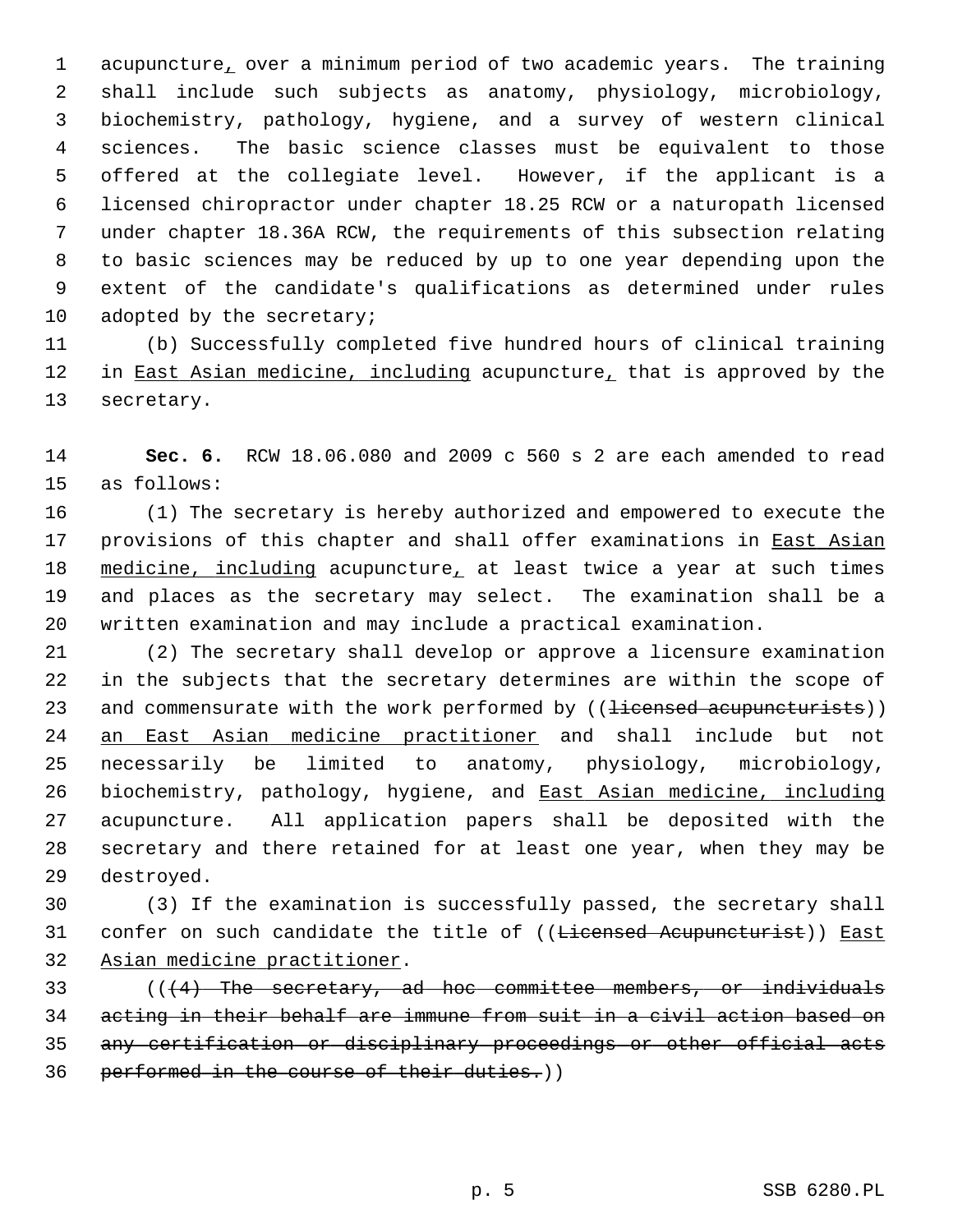1 **Sec. 7.** RCW 18.06.120 and 1996 c 191 s 3 are each amended to read 2 as follows:

3 (1) Every person licensed ((in acupuncture)) under this chapter 4 shall comply with the administrative procedures and administrative 5 requirements for registration and renewal set by the secretary under 6 RCW 43.70.250 and 43.70.280.

 7 (2) All fees collected under this section and RCW 18.06.070 shall 8 be credited to the health professions account as required under RCW 9 43.70.320.

10 **Sec. 8.** RCW 18.06.130 and 2003 c 53 s 121 are each amended to read 11 as follows:

12  $(1)$  The secretary shall develop a form to be used by  $((a+n)^2)(a+2)$ 13 acupuncturist)) a person licensed under this chapter to inform the 14 patient of the ((acupuncturist's)) scope of practice and qualifications 15 of an East Asian medicine practitioner. All license holders shall 16 bring the form to the attention of the patients in whatever manner the 17 secretary, by rule, provides.

18 (2) A person violating this section is guilty of a misdemeanor.

19 **Sec. 9.** RCW 18.06.140 and 2003 c 53 s 122 are each amended to read 20 as follows:

21 (1) Every ((<del>licensed acupuncturist</del>)) person licensed under this 22 chapter shall develop a written plan for consultation, emergency 23 transfer, and referral to other health care practitioners operating 24 within the scope of their authorized practices. The written plan shall 25 be submitted with the initial application for licensure as well as 26 annually thereafter with the license renewal fee to the department. 27 The department may withhold licensure or renewal of licensure if the 28 plan fails to meet the standards contained in rules adopted by the 29 secretary.

30 (2) When ((the acupuncturist)) a person licensed under this chapter 31 sees patients with potentially serious disorders such as cardiac 32 conditions, acute abdominal symptoms, and such other conditions, the 33 ((acupuncturist)) practitioner shall immediately request a consultation 34 or recent written diagnosis from a ((physician)) primary health care 35 provider licensed under chapter  $18.71$  (( $\theta$ r)),  $18.57$ ,  $18.57A$ ,  $18.36A$ , or 36 18.71A RCW or RCW 18.79.050. In the event that the patient with the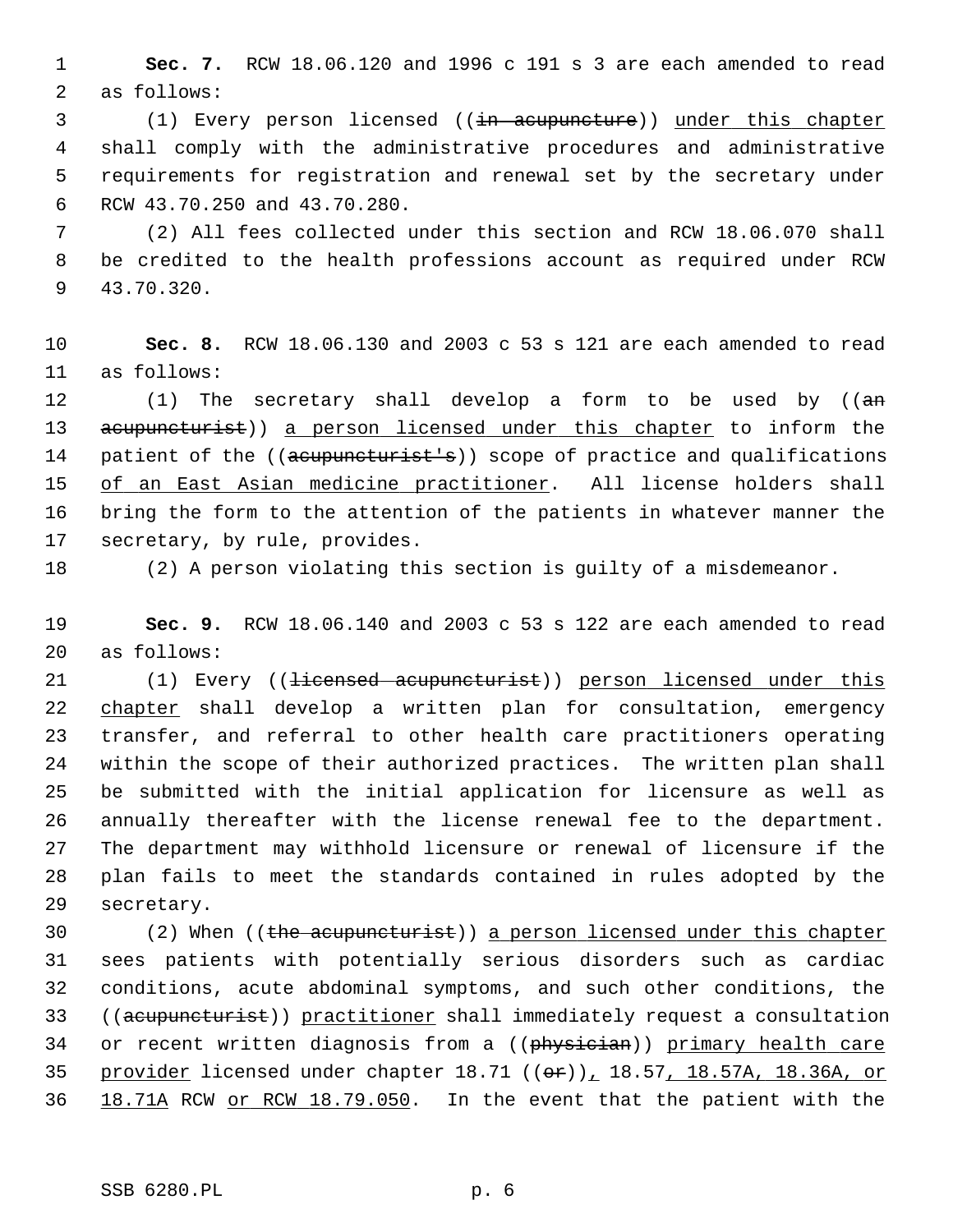1 disorder refuses to authorize such consultation or provide a recent 2 diagnosis from such ((physician)) primary health care provider, East Asian medical treatments, including acupuncture ((treatment shall not 4 be continued)), may only be continued after the patient signs a written waiver acknowledging the risks associated with the failure to pursue treatment from a primary health care provider. The waiver must also include: (a) An explanation of an East Asian medicine practitioner's scope of practice, including the services and techniques East Asian medicine practitioners are authorized to provide and (b) a statement that the services and techniques that an East Asian medicine practitioner is authorized to provide will not resolve the patient's underlying potentially serious disorder. The requirements of the waiver shall be established by the secretary in rule.

14 (3) A person violating this section is guilty of a misdemeanor.

15 **Sec. 10.** RCW 18.06.190 and 1995 c 323 s 13 are each amended to 16 read as follows:

17 The secretary may license a person without examination if such 18 person is credentialed as an East Asian medicine practitioner or 19 licensed acupuncturist, or equivalent, in another jurisdiction if, in 20 the secretary's judgment, the requirements of that jurisdiction are 21 equivalent to or greater than those of Washington state.

22 **Sec. 11.** RCW 4.24.240 and 1995 c 323 s 1 are each amended to read 23 as follows:

24 (1)(a) A person licensed by this state to provide health care or 25 related services( $(\tau)$ ) including, but not limited to, ((a licensed 26 acupuncturist)) an East Asian medicine practitioner, a physician, 27 osteopathic physician, dentist, nurse, optometrist, podiatric physician 28 and surgeon, chiropractor, physical therapist, psychologist, 29 pharmacist, optician, physician $(\frac{1}{s})$  assistant, osteopathic 30 physician's assistant, nurse practitioner, including, in the event such 31 person is deceased, his or her estate or personal representative;

32 (b) An employee or agent of a person described in subparagraph (a) 33 of this subsection, acting in the course and scope of his or her 34 employment, including, in the event such employee or agent is deceased, 35 his or her estate or personal representative; or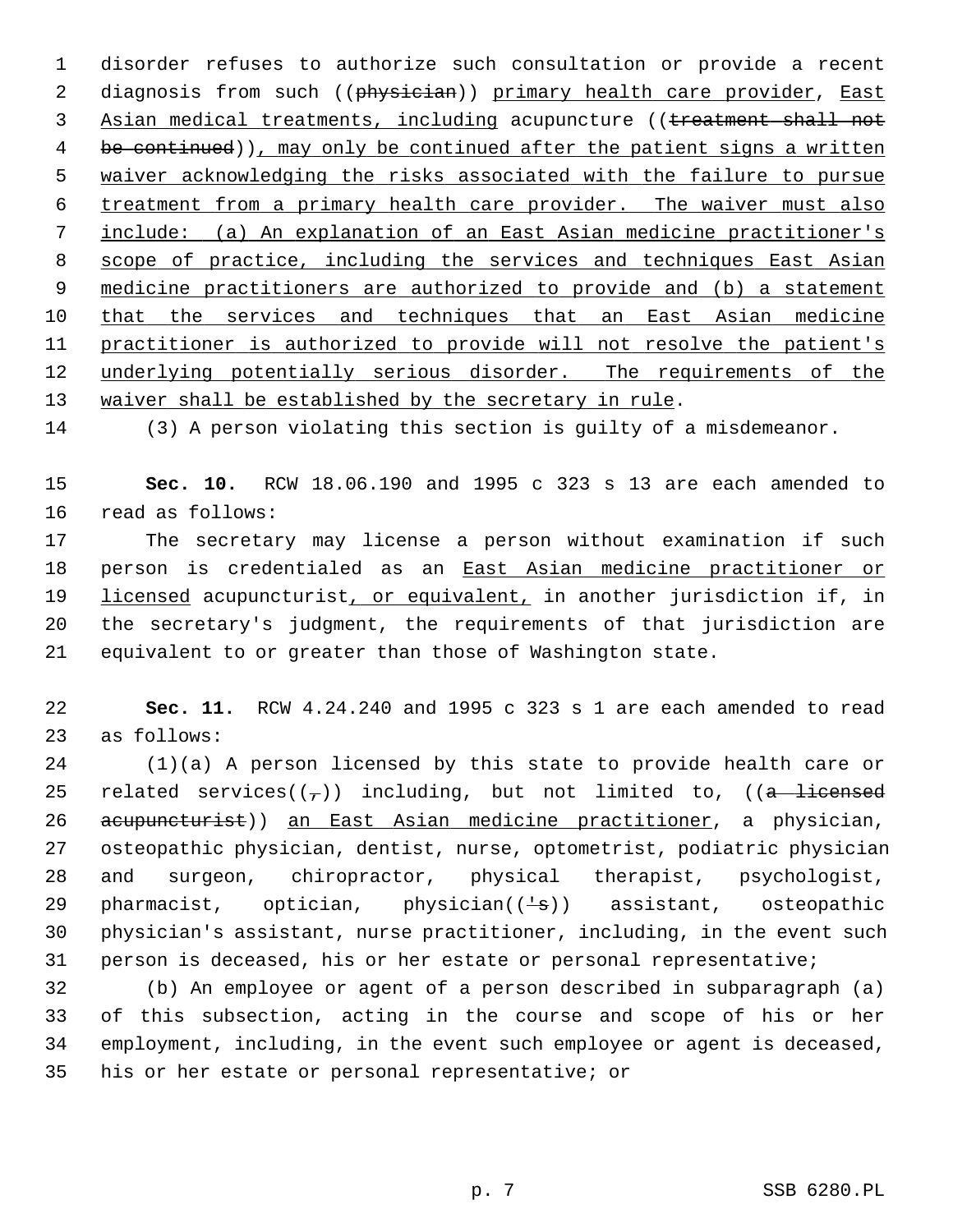1 (c) An entity, whether or not incorporated, facility, or 2 institution employing one or more persons described in subparagraph (a) 3 of this subsection, including, but not limited to, a hospital, clinic, 4 health maintenance organization, or nursing home; or an officer, 5 director, trustee, employee, or agent thereof acting in the course and 6 scope of his or her employment, including in the event such officer, 7 director, employee, or agent is deceased, his or her estate or personal 8 representative;

 9 shall be immune from civil action for damages arising out of the good 10 faith performance of their duties on such committees, where such 11 actions are being brought by or on behalf of the person who is being 12 evaluated.

13 (2) No member, employee, staff person, or investigator of a 14 professional review committee shall be liable in a civil action as a 15 result of acts or omissions made in good faith on behalf of the 16 committee; nor shall any person be so liable for filing charges with or 17 supplying information or testimony in good faith to any professional 18 review committee; nor shall a member, employee, staff person, or 19 investigator of a professional society, of a professional examining or 20 licensing board, of a professional disciplinary board, of a governing 21 board of any institution, or of any employer of professionals be so 22 liable for good faith acts or omissions made in full or partial 23 reliance on recommendations or decisions of a professional review 24 committee or examining board.

25 **Sec. 12.** RCW 4.24.290 and 1995 c 323 s 2 are each amended to read 26 as follows:

27 In any civil action for damages based on professional negligence 28 against a hospital which is licensed by the state of Washington or 29 against the personnel of any such hospital, or against a member of the 30 healing arts including, but not limited to, an ((acupuncturist)) East 31 Asian medicine practitioner licensed under chapter 18.06 RCW, a 32 physician licensed under chapter 18.71 RCW, an osteopathic physician 33 licensed under chapter 18.57 RCW, a chiropractor licensed under chapter 34 18.25 RCW, a dentist licensed under chapter 18.32 RCW, a podiatric 35 physician and surgeon licensed under chapter 18.22 RCW, or a nurse 36 licensed under chapter 18.79 RCW, the plaintiff in order to prevail 37 shall be required to prove by a preponderance of the evidence that the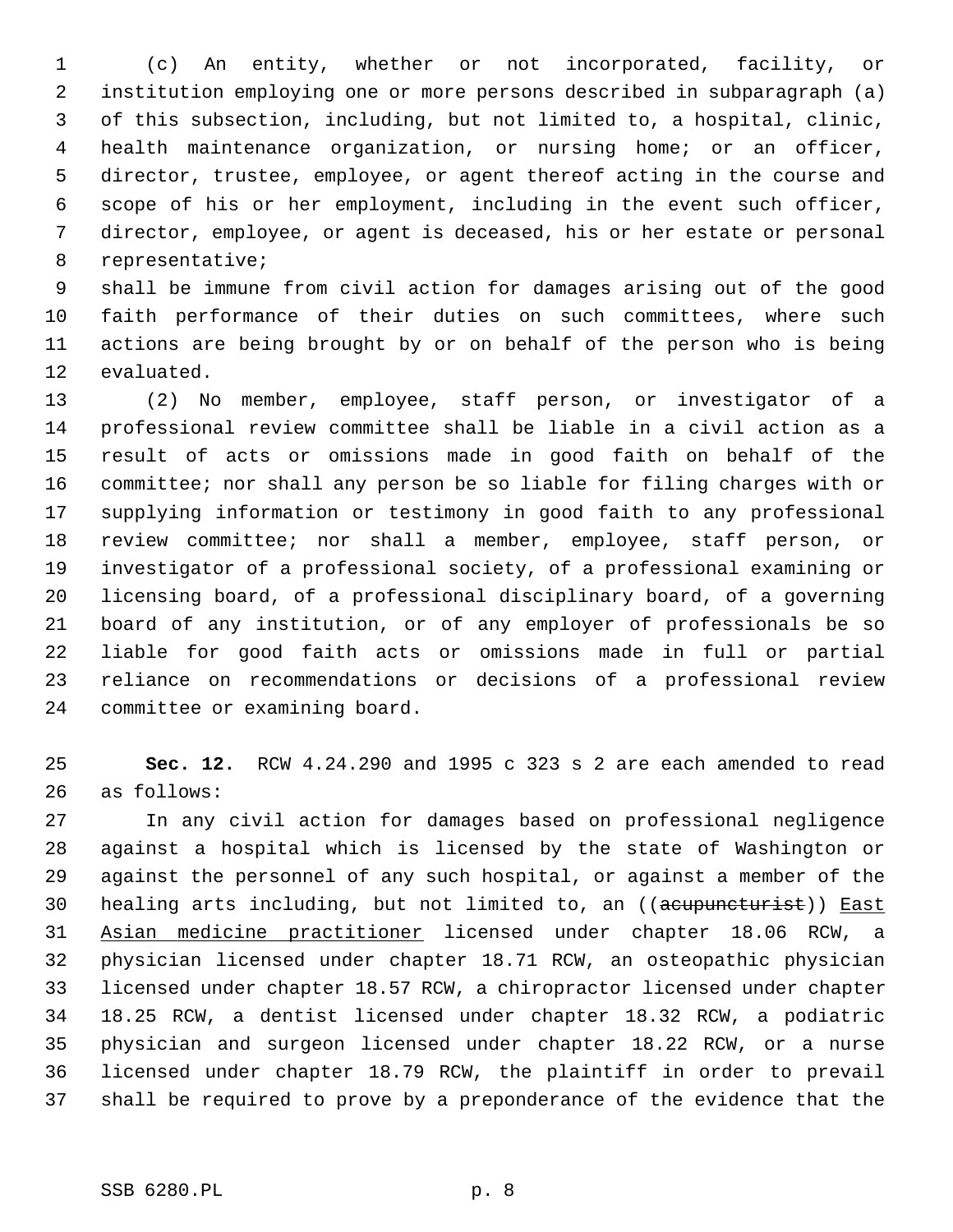1 defendant or defendants failed to exercise that degree of skill, care, 2 and learning possessed at that time by other persons in the same 3 profession, and that as a proximate result of such failure the 4 plaintiff suffered damages, but in no event shall the provisions of 5 this section apply to an action based on the failure to obtain the 6 informed consent of a patient.

 7 **Sec. 13.** RCW 7.70.020 and 1995 c 323 s 3 are each amended to read 8 as follows:

9 As used in this chapter "health care provider" means either:

10 (1) A person licensed by this state to provide health care or 11 related services( $(\tau)$ ) including, but not limited to, (( $\alpha$  licensed 12 acupuncturist)) an East Asian medicine practitioner, a physician, 13 osteopathic physician, dentist, nurse, optometrist, podiatric physician 14 and surgeon, chiropractor, physical therapist, psychologist, 15 pharmacist, optician, physician( $(\frac{1}{s})$ ) assistant, midwife, osteopathic 16 physician's assistant, nurse practitioner, or physician's trained 17 mobile intensive care paramedic, including, in the event such person is 18 deceased, his or her estate or personal representative;

19 (2) An employee or agent of a person described in part (1) above, 20 acting in the course and scope of his employment, including, in the 21 event such employee or agent is deceased, his or her estate or personal 22 representative; or

23 (3) An entity, whether or not incorporated, facility, or 24 institution employing one or more persons described in part (1) above, 25 including, but not limited to, a hospital, clinic, health maintenance 26 organization, or nursing home; or an officer, director, employee, or 27 agent thereof acting in the course and scope of his or her employment, 28 including in the event such officer, director, employee, or agent is 29 deceased, his or her estate or personal representative.

30 **Sec. 14.** RCW 18.120.020 and 2001 c 251 s 26 are each amended to 31 read as follows:

32 The definitions in this section apply throughout this chapter 33 unless the context clearly requires otherwise.

34 (1) "Applicant group" includes any health professional group or 35 organization, any individual, or any other interested party which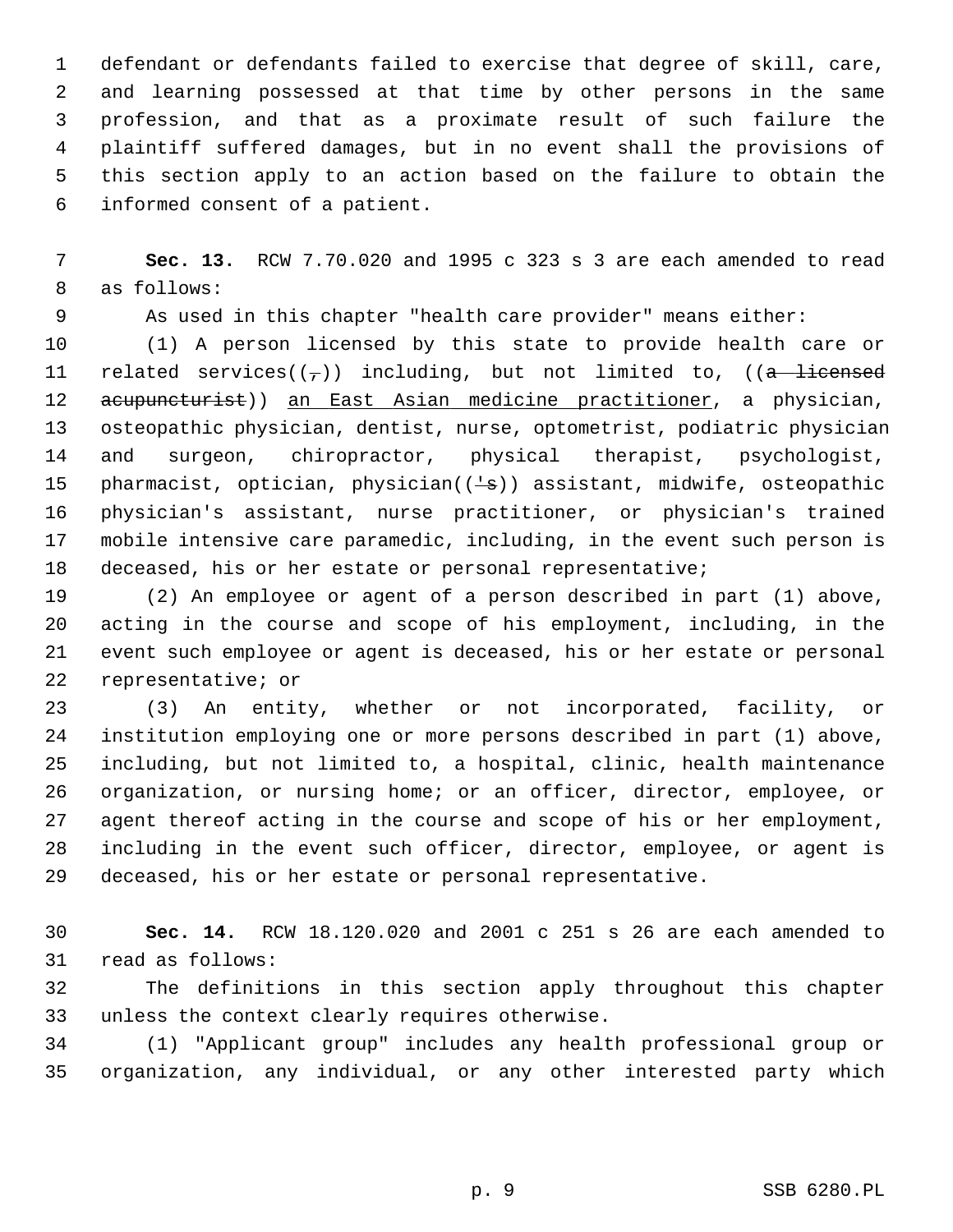1 proposes that any health professional group not presently regulated be 2 regulated or which proposes to substantially increase the scope of 3 practice of the profession.

 4 (2) "Certificate" and "certification" mean a voluntary process by 5 which a statutory regulatory entity grants recognition to an individual 6 who (a) has met certain prerequisite qualifications specified by that 7 regulatory entity, and (b) may assume or use "certified" in the title 8 or designation to perform prescribed health professional tasks.

 9 (3) "Grandfather clause" means a provision in a regulatory statute 10 applicable to practitioners actively engaged in the regulated health 11 profession prior to the effective date of the regulatory statute which 12 exempts the practitioners from meeting the prerequisite qualifications 13 set forth in the regulatory statute to perform prescribed occupational 14 tasks.

15 (4) "Health professions" means and includes the following health 16 and health-related licensed or regulated professions and occupations: 17 Podiatric medicine and surgery under chapter 18.22 RCW; chiropractic 18 under chapter 18.25 RCW; dental hygiene under chapter 18.29 RCW; 19 dentistry under chapter 18.32 RCW; denturism under chapter 18.30 RCW; 20 dispensing opticians under chapter 18.34 RCW; hearing instruments under 21 chapter 18.35 RCW; naturopaths under chapter 18.36A RCW; embalming and 22 funeral directing under chapter 18.39 RCW; midwifery under chapter 23 18.50 RCW; nursing home administration under chapter 18.52 RCW; 24 optometry under chapters 18.53 and 18.54 RCW; ocularists under chapter 25 18.55 RCW; osteopathic medicine and surgery under chapters 18.57 and 26 18.57A RCW; pharmacy under chapters 18.64 and 18.64A RCW; medicine 27 under chapters 18.71 and 18.71A RCW; emergency medicine under chapter 28 18.73 RCW; physical therapy under chapter 18.74 RCW; practical nurses 29 under chapter 18.79 RCW; psychologists under chapter 18.83 RCW; 30 registered nurses under chapter 18.79 RCW; occupational therapists 31 licensed under chapter 18.59 RCW; respiratory care practitioners 32 licensed under chapter 18.89 RCW; veterinarians and veterinary 33 technicians under chapter 18.92 RCW; health care assistants under 34 chapter 18.135 RCW; massage practitioners under chapter 18.108 RCW; 35 ((acupuncturists)) East Asian medicine practitioners licensed under 36 chapter 18.06 RCW; persons registered under chapter 18.19 RCW; persons 37 licensed as mental health counselors, marriage and family therapists, 38 and social workers under chapter 18.225 RCW; dietitians and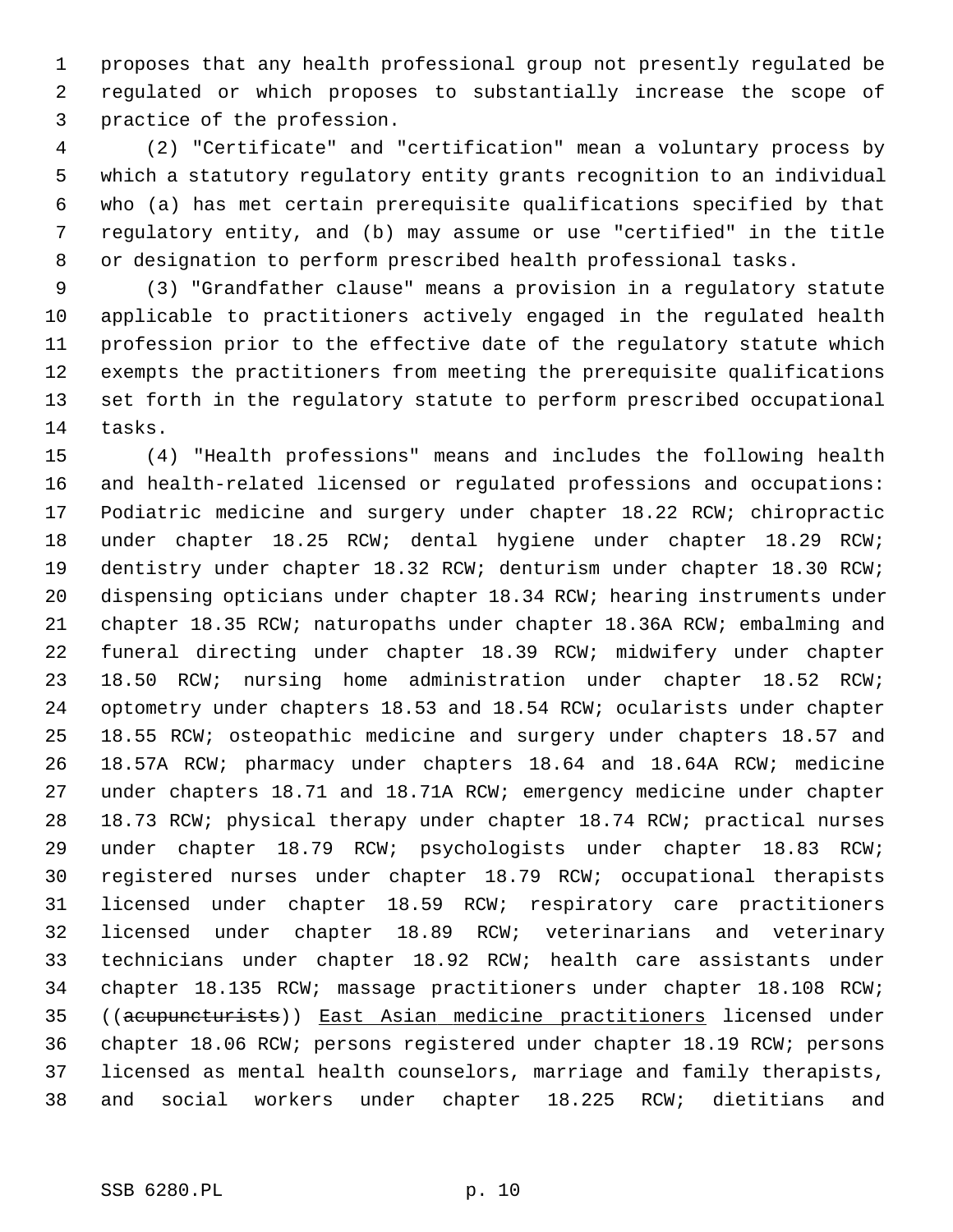1 nutritionists certified by chapter 18.138 RCW; radiologic technicians 2 under chapter 18.84 RCW; and nursing assistants registered or certified 3 under chapter 18.88A RCW.

 4 (5) "Inspection" means the periodic examination of practitioners by 5 a state agency in order to ascertain whether the practitioners' 6 occupation is being carried out in a fashion consistent with the public 7 health, safety, and welfare.

 8 (6) "Legislative committees of reference" means the standing 9 legislative committees designated by the respective rules committees of 10 the senate and house of representatives to consider proposed 11 legislation to regulate health professions not previously regulated.

12 (7) "License," "licensing," and "licensure" mean permission to 13 engage in a health profession which would otherwise be unlawful in the 14 state in the absence of the permission. A license is granted to those 15 individuals who meet prerequisite qualifications to perform prescribed 16 health professional tasks and for the use of a particular title.

17 (8) "Professional license" means an individual, nontransferable 18 authorization to carry on a health activity based on qualifications 19 which include: (a) Graduation from an accredited or approved program, 20 and (b) acceptable performance on a qualifying examination or series of 21 examinations.

22 (9) "Practitioner" means an individual who (a) has achieved 23 knowledge and skill by practice, and (b) is actively engaged in a 24 specified health profession.

25 (10) "Public member" means an individual who is not, and never was, 26 a member of the health profession being regulated or the spouse of a 27 member, or an individual who does not have and never has had a material 28 financial interest in either the rendering of the health professional 29 service being regulated or an activity directly related to the 30 profession being regulated.

31 (11) "Registration" means the formal notification which, prior to 32 rendering services, a practitioner shall submit to a state agency 33 setting forth the name and address of the practitioner; the location, 34 nature and operation of the health activity to be practiced; and, if 35 required by the regulatory entity, a description of the service to be 36 provided.

37 (12) "Regulatory entity" means any board, commission, agency,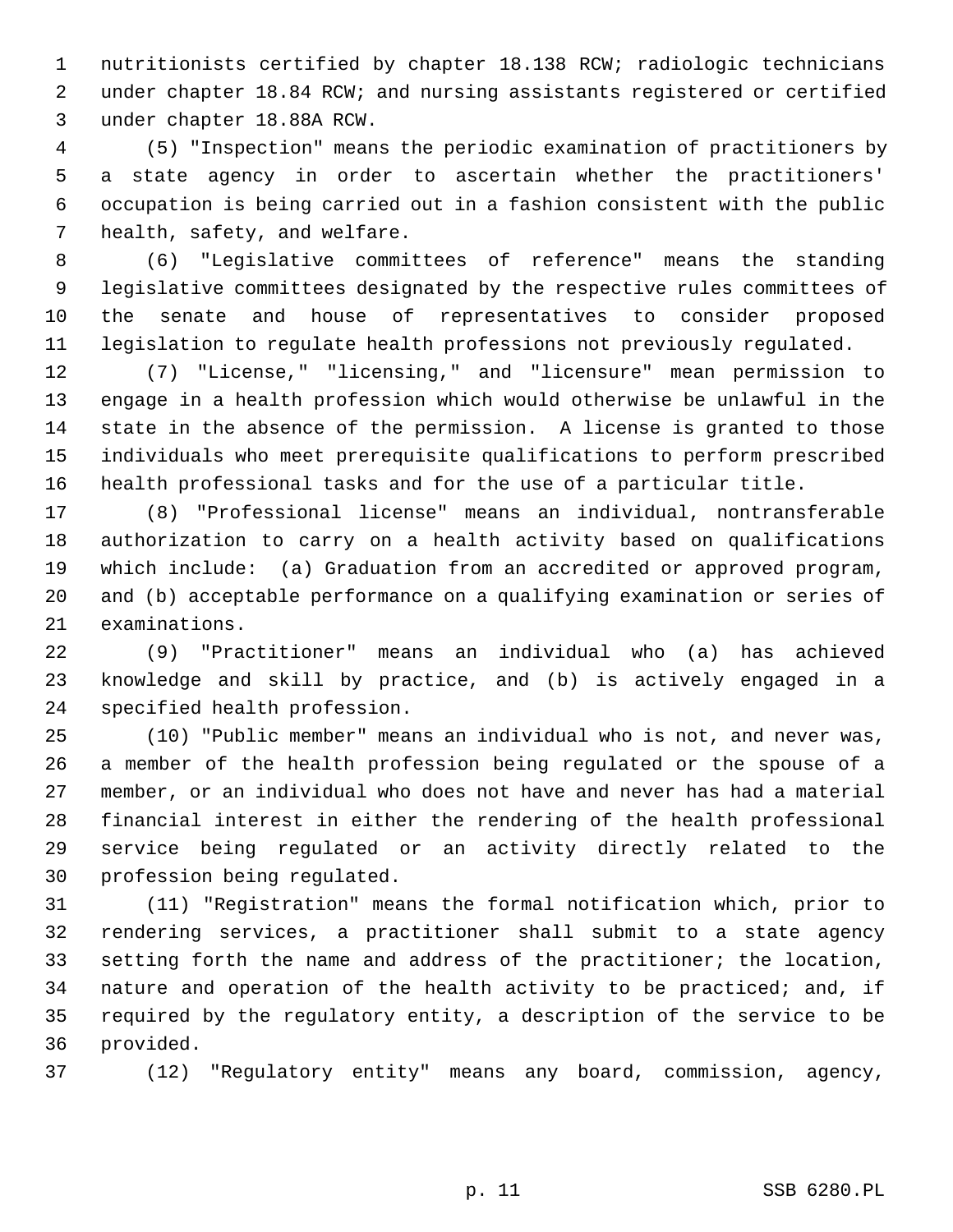1 division, or other unit or subunit of state government which regulates 2 one or more professions, occupations, industries, businesses, or other 3 endeavors in this state.

 4 (13) "State agency" includes every state office, department, board, 5 commission, regulatory entity, and agency of the state, and, where 6 provided by law, programs and activities involving less than the full 7 responsibility of a state agency.

 8 **Sec. 15.** RCW 43.70.110 and 2009 c 403 s 5 are each amended to read 9 as follows:

10 (1) The secretary shall charge fees to the licensee for obtaining 11 a license. Physicians regulated pursuant to chapter 18.71 RCW who 12 reside and practice in Washington and obtain or renew a retired active 13 license are exempt from such fees. After June 30, 1995, municipal 14 corporations providing emergency medical care and transportation 15 services pursuant to chapter 18.73 RCW shall be exempt from such fees, 16 provided that such other emergency services shall only be charged for 17 their pro rata share of the cost of licensure and inspection, if 18 appropriate. The secretary may waive the fees when, in the discretion 19 of the secretary, the fees would not be in the best interest of public 20 health and safety, or when the fees would be to the financial 21 disadvantage of the state.

22 (2) Except as provided in subsection (3) of this section, fees 23 charged shall be based on, but shall not exceed, the cost to the 24 department for the licensure of the activity or class of activities and 25 may include costs of necessary inspection.

26 (3) License fees shall include amounts in addition to the cost of 27 licensure activities in the following circumstances:

28 (a) For registered nurses and licensed practical nurses licensed 29 under chapter 18.79 RCW, support of a central nursing resource center 30 as provided in RCW 18.79.202, until June 30, 2013;

31 (b) For all health care providers licensed under RCW 18.130.040, 32 the cost of regulatory activities for retired volunteer medical worker 33 licensees as provided in RCW 18.130.360; and

34 (c) For physicians licensed under chapter 18.71 RCW, physician 35 assistants licensed under chapter 18.71A RCW, osteopathic physicians 36 licensed under chapter 18.57 RCW, osteopathic physicians' assistants 37 licensed under chapter 18.57A RCW, naturopaths licensed under chapter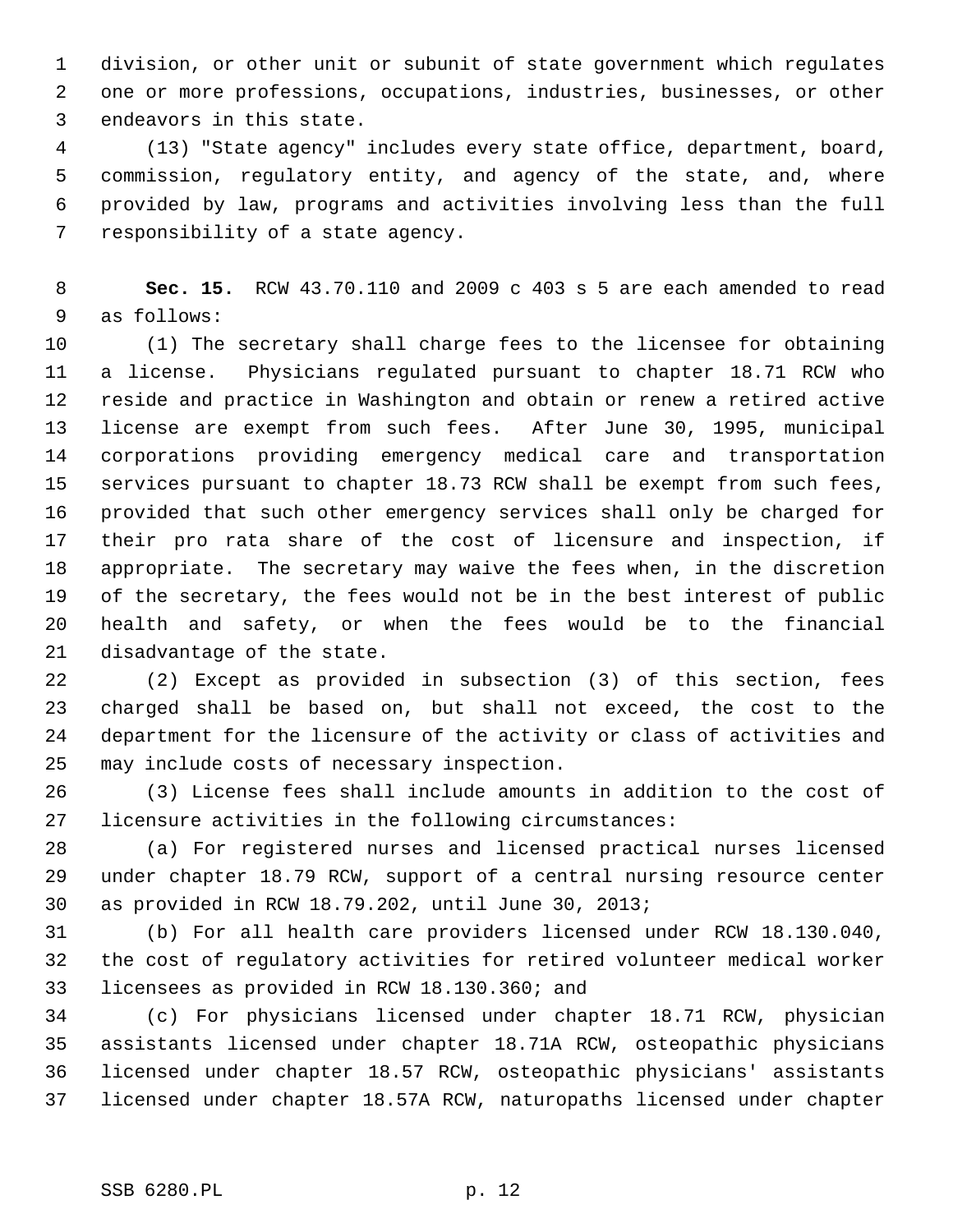1 18.36A RCW, podiatrists licensed under chapter 18.22 RCW, chiropractors 2 licensed under chapter 18.25 RCW, psychologists licensed under chapter 3 18.83 RCW, registered nurses licensed under chapter 18.79 RCW, 4 optometrists licensed under chapter 18.53 RCW, mental health counselors 5 licensed under chapter 18.225 RCW, massage therapists licensed under 6 chapter 18.108 RCW, clinical social workers licensed under chapter 7 18.225 RCW, and ((acupuncturists)) East Asian medicine practitioners 8 licensed under chapter 18.06 RCW, the license fees shall include up to 9 an additional twenty-five dollars to be transferred by the department 10 to the University of Washington for the purposes of RCW 43.70.112.

11 (4) Department of health advisory committees may review fees 12 established by the secretary for licenses and comment upon the 13 appropriateness of the level of such fees.

14 **Sec. 16.** RCW 18.130.040 and 2009 c 301 s 8 and 2009 c 52 s 1 are 15 each reenacted and amended to read as follows:

16 (1) This chapter applies only to the secretary and the boards and 17 commissions having jurisdiction in relation to the professions licensed 18 under the chapters specified in this section. This chapter does not 19 apply to any business or profession not licensed under the chapters 20 specified in this section.

21 (2)(a) The secretary has authority under this chapter in relation 22 to the following professions:

23 (i) Dispensing opticians licensed and designated apprentices under 24 chapter 18.34 RCW;

25 (ii) Naturopaths licensed under chapter 18.36A RCW;

26 (iii) Midwives licensed under chapter 18.50 RCW;

27 (iv) Ocularists licensed under chapter 18.55 RCW;

28 (v) Massage operators and businesses licensed under chapter 18.108 29 RCW;

30 (vi) Dental hygienists licensed under chapter 18.29 RCW;

31 (vii) ((Acupuncturists)) East Asian medicine practitioners licensed 32 under chapter 18.06 RCW;

33 (viii) Radiologic technologists certified and X-ray technicians 34 registered under chapter 18.84 RCW;

35 (ix) Respiratory care practitioners licensed under chapter 18.89 36 RCW;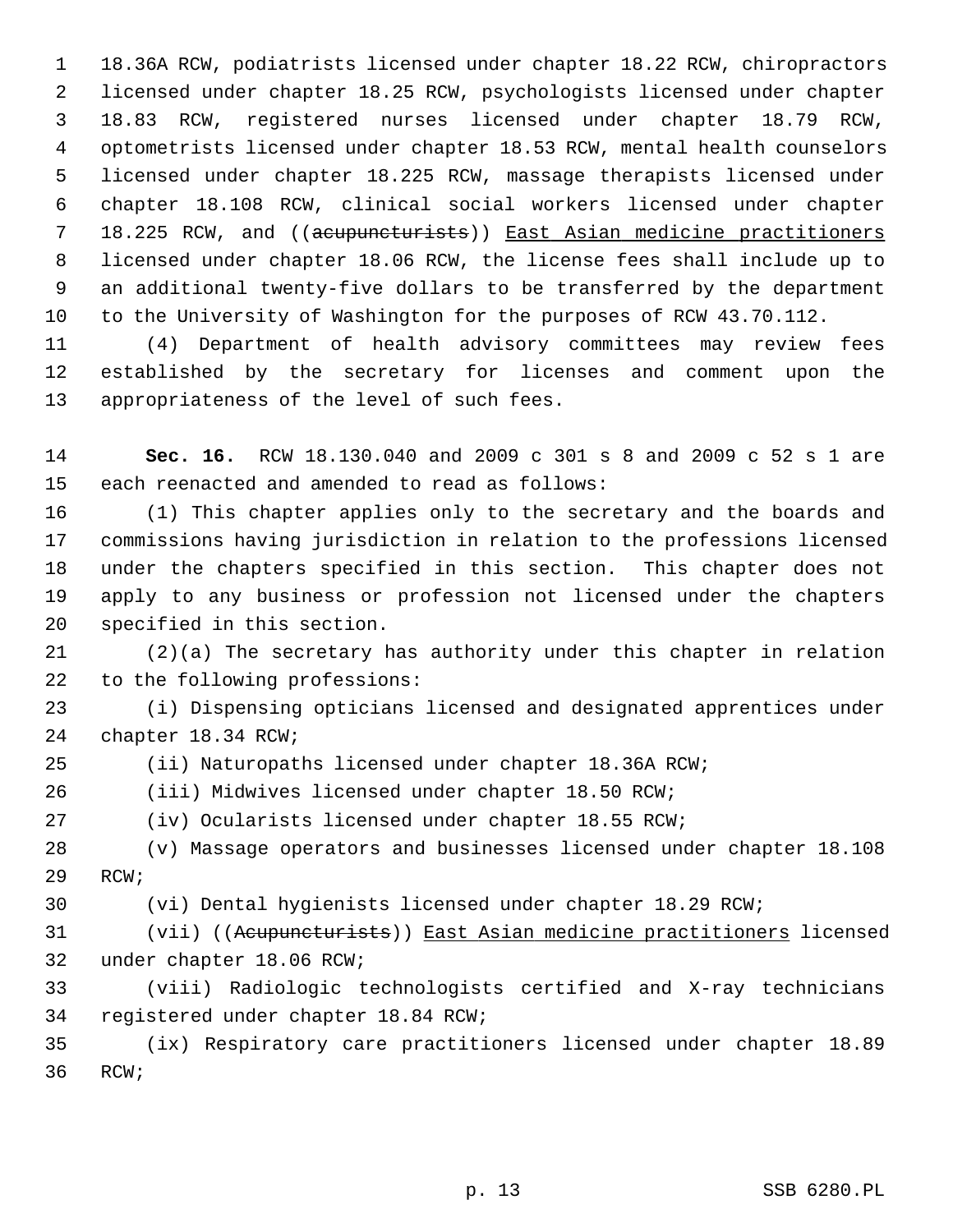1 (x) Counselors, hypnotherapists, and agency affiliated counselors 2 registered and advisors and counselors certified under chapter 18.19 3 RCW; 4 (xi) Persons licensed as mental health counselors, mental health 5 counselor associates, marriage and family therapists, marriage and 6 family therapist associates, social workers, social work associates-- 7 advanced, and social work associates--independent clinical under 8 chapter 18.225 RCW; 9 (xii) Persons registered as nursing pool operators under chapter 10 18.52C RCW; 11 (xiii) Nursing assistants registered or certified under chapter 12 18.88A RCW; 13 (xiv) Health care assistants certified under chapter 18.135 RCW; 14 (xv) Dietitians and nutritionists certified under chapter 18.138 15 RCW; 16 (xvi) Chemical dependency professionals and chemical dependency 17 professional trainees certified under chapter 18.205 RCW; 18 (xvii) Sex offender treatment providers and certified affiliate sex 19 offender treatment providers certified under chapter 18.155 RCW; 20 (xviii) Persons licensed and certified under chapter 18.73 RCW or 21 RCW 18.71.205; 22 (xix) Denturists licensed under chapter 18.30 RCW; 23 (xx) Orthotists and prosthetists licensed under chapter 18.200 RCW; 24 (xxi) Surgical technologists registered under chapter 18.215 RCW; 25 (xxii) Recreational therapists; 26 (xxiii) Animal massage practitioners certified under chapter 18.240 27 RCW; 28 (xxiv) Athletic trainers licensed under chapter 18.250 RCW; 29 (xxv) Home care aides certified under chapter 18.88B RCW; and 30 (xxvi) Speech-language pathology assistants certified under chapter 31 18.35 RCW. 32 (b) The boards and commissions having authority under this chapter 33 are as follows: 34 (i) The podiatric medical board as established in chapter 18.22 35 RCW; 36 (ii) The chiropractic quality assurance commission as established 37 in chapter 18.25 RCW;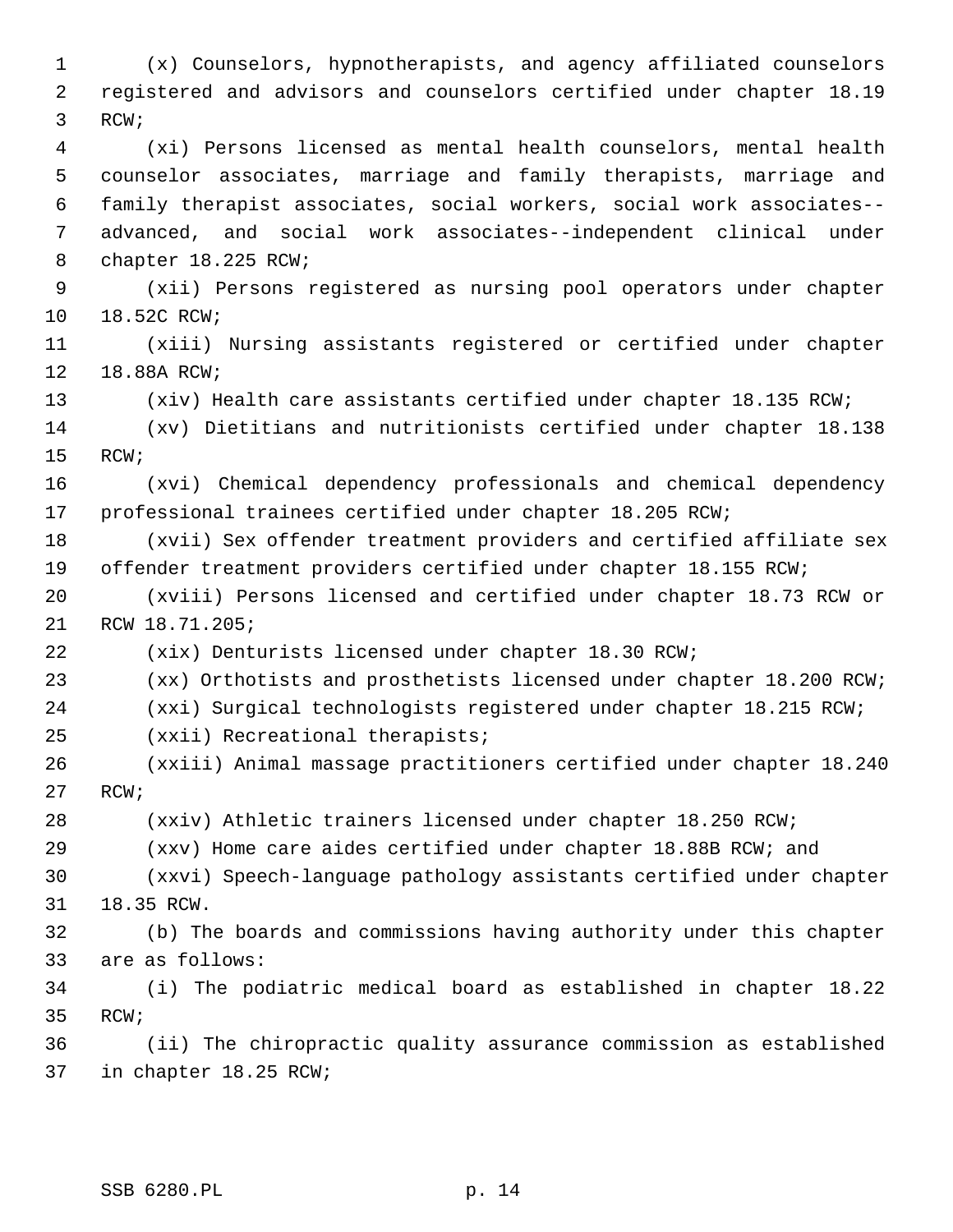1 (iii) The dental quality assurance commission as established in 2 chapter 18.32 RCW governing licenses issued under chapter 18.32 RCW and 3 licenses and registrations issued under chapter 18.260 RCW;

 4 (iv) The board of hearing and speech as established in chapter 5 18.35 RCW;

 6 (v) The board of examiners for nursing home administrators as 7 established in chapter 18.52 RCW;

 8 (vi) The optometry board as established in chapter 18.54 RCW 9 governing licenses issued under chapter 18.53 RCW;

10 (vii) The board of osteopathic medicine and surgery as established 11 in chapter 18.57 RCW governing licenses issued under chapters 18.57 and 12 18.57A RCW;

13 (viii) The board of pharmacy as established in chapter 18.64 RCW 14 governing licenses issued under chapters 18.64 and 18.64A RCW;

15 (ix) The medical quality assurance commission as established in 16 chapter 18.71 RCW governing licenses and registrations issued under 17 chapters 18.71 and 18.71A RCW;

18 (x) The board of physical therapy as established in chapter 18.74 19 RCW;

20 (xi) The board of occupational therapy practice as established in 21 chapter 18.59 RCW;

22 (xii) The nursing care quality assurance commission as established 23 in chapter 18.79 RCW governing licenses and registrations issued under 24 that chapter;

25 (xiii) The examining board of psychology and its disciplinary 26 committee as established in chapter 18.83 RCW; and

27 (xiv) The veterinary board of governors as established in chapter 28 18.92 RCW.

29 (3) In addition to the authority to discipline license holders, the 30 disciplining authority has the authority to grant or deny licenses. 31 The disciplining authority may also grant a license subject to 32 conditions.

33 (4) All disciplining authorities shall adopt procedures to ensure 34 substantially consistent application of this chapter, the Uniform 35 Disciplinary Act, among the disciplining authorities listed in 36 subsection (2) of this section.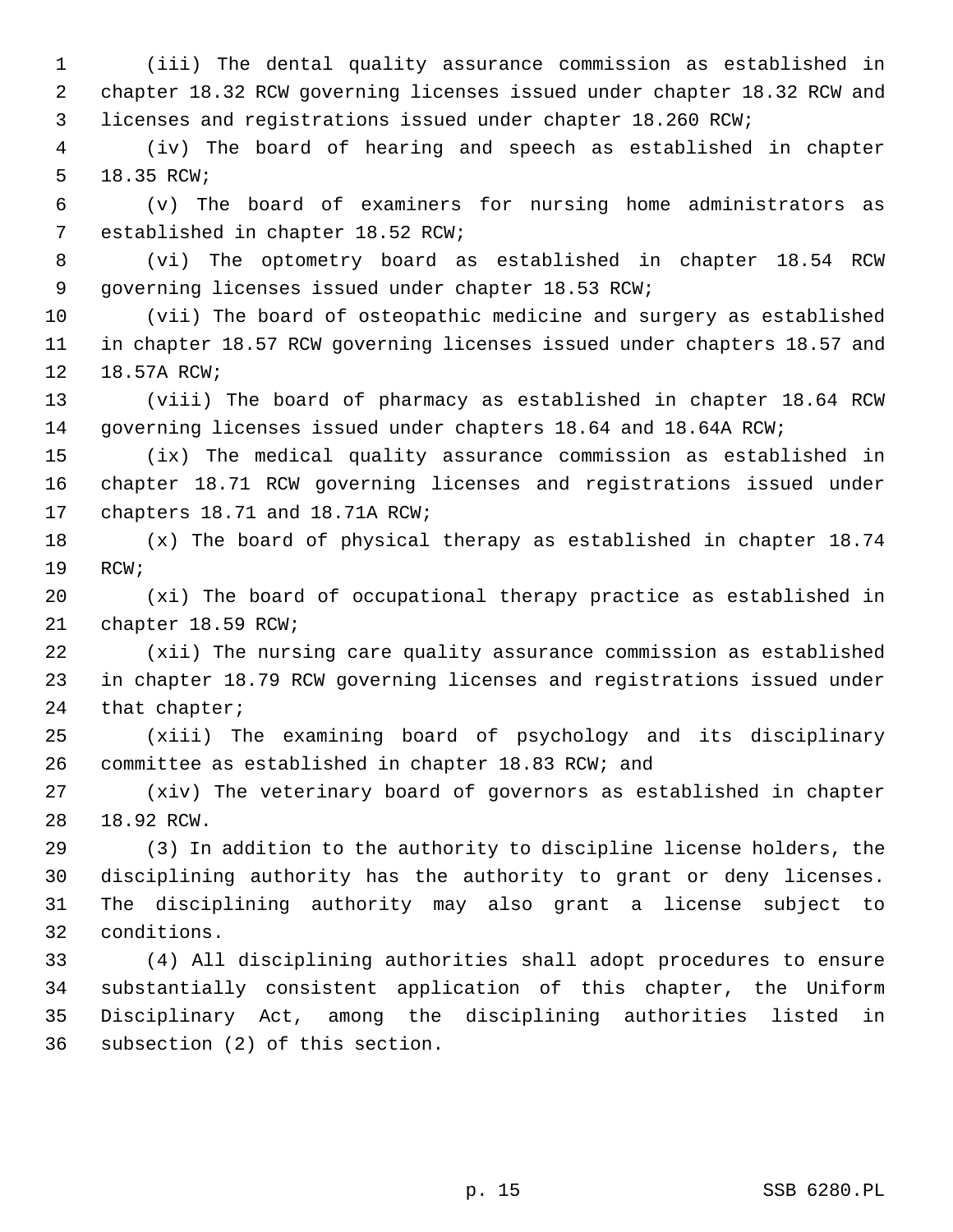1 **Sec. 17.** RCW 18.130.040 and 2009 c 301 s 8 and 2009 c 52 s 2 are 2 each reenacted and amended to read as follows:

 3 (1) This chapter applies only to the secretary and the boards and 4 commissions having jurisdiction in relation to the professions licensed 5 under the chapters specified in this section. This chapter does not 6 apply to any business or profession not licensed under the chapters 7 specified in this section.

 8 (2)(a) The secretary has authority under this chapter in relation 9 to the following professions:

10 (i) Dispensing opticians licensed and designated apprentices under 11 chapter 18.34 RCW;

12 (ii) Naturopaths licensed under chapter 18.36A RCW;

13 (iii) Midwives licensed under chapter 18.50 RCW;

14 (iv) Ocularists licensed under chapter 18.55 RCW;

15 (v) Massage operators and businesses licensed under chapter 18.108 16 RCW;

17 (vi) Dental hygienists licensed under chapter 18.29 RCW;

18 (vii) ((Acupuncturists)) East Asian medicine practitioners licensed 19 under chapter 18.06 RCW;

20 (viii) Radiologic technologists certified and X-ray technicians 21 registered under chapter 18.84 RCW;

22 (ix) Respiratory care practitioners licensed under chapter 18.89 23 RCW;

24 (x) Hypnotherapists and agency affiliated counselors registered and 25 advisors and counselors certified under chapter 18.19 RCW;

26 (xi) Persons licensed as mental health counselors, mental health 27 counselor associates, marriage and family therapists, marriage and 28 family therapist associates, social workers, social work associates-- 29 advanced, and social work associates--independent clinical under 30 chapter 18.225 RCW;

31 (xii) Persons registered as nursing pool operators under chapter 32 18.52C RCW;

33 (xiii) Nursing assistants registered or certified under chapter 34 18.88A RCW;

35 (xiv) Health care assistants certified under chapter 18.135 RCW;

36 (xv) Dietitians and nutritionists certified under chapter 18.138 37 RCW;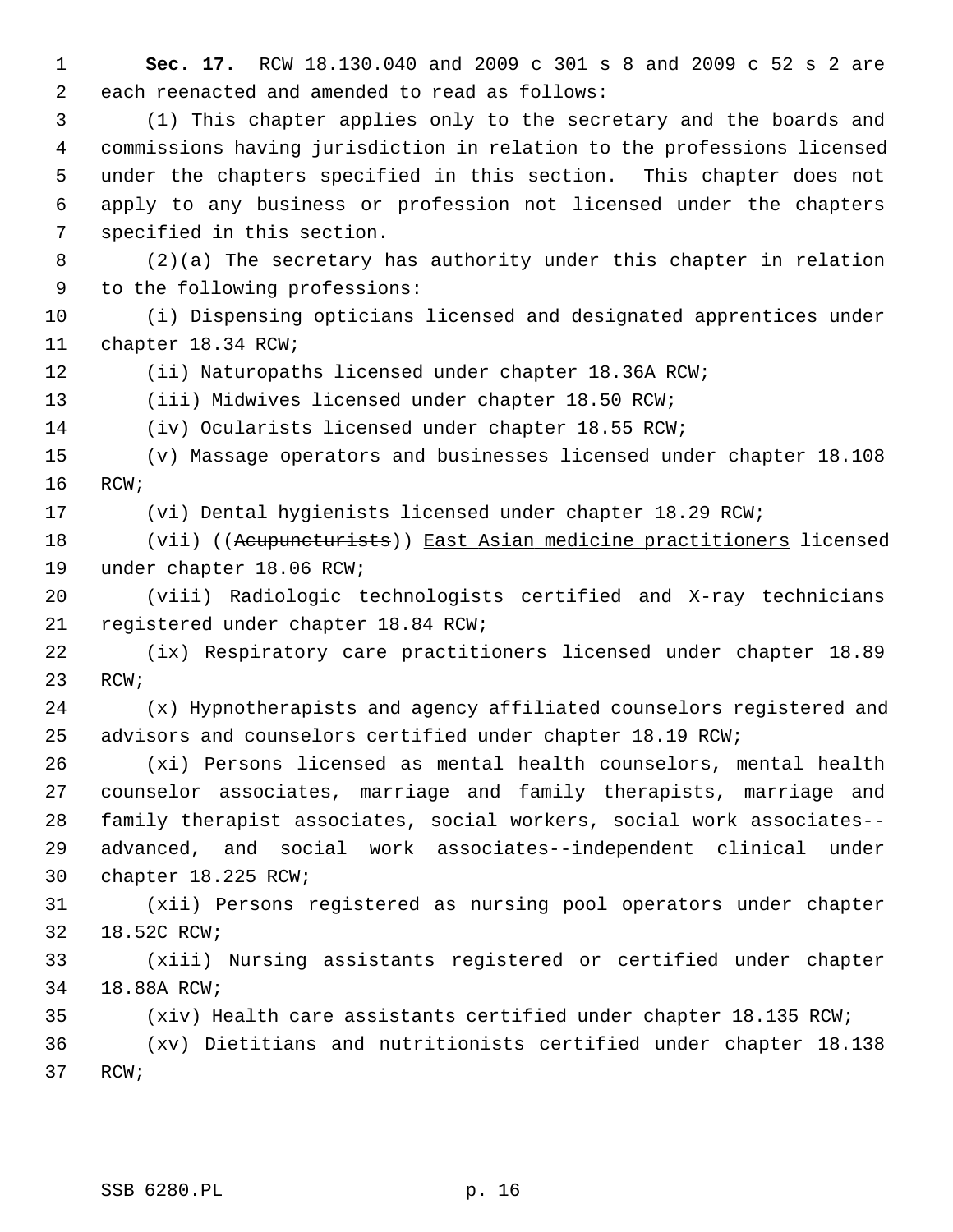1 (xvi) Chemical dependency professionals and chemical dependency 2 professional trainees certified under chapter 18.205 RCW; 3 (xvii) Sex offender treatment providers and certified affiliate sex 4 offender treatment providers certified under chapter 18.155 RCW; 5 (xviii) Persons licensed and certified under chapter 18.73 RCW or 6 RCW 18.71.205; 7 (xix) Denturists licensed under chapter 18.30 RCW; 8 (xx) Orthotists and prosthetists licensed under chapter 18.200 RCW; 9 (xxi) Surgical technologists registered under chapter 18.215 RCW; 10 (xxii) Recreational therapists; 11 (xxiii) Animal massage practitioners certified under chapter 18.240 12 RCW; 13 (xxiv) Athletic trainers licensed under chapter 18.250 RCW; 14 (xxv) Home care aides certified under chapter 18.88B RCW; and 15 (xxvi) Speech-language pathology assistants certified under chapter 16 18.35 RCW. 17 (b) The boards and commissions having authority under this chapter 18 are as follows: 19 (i) The podiatric medical board as established in chapter 18.22 20 RCW; 21 (ii) The chiropractic quality assurance commission as established 22 in chapter 18.25 RCW; 23 (iii) The dental quality assurance commission as established in 24 chapter 18.32 RCW governing licenses issued under chapter 18.32 RCW and 25 licenses and registrations issued under chapter 18.260 RCW; 26 (iv) The board of hearing and speech as established in chapter 27 18.35 RCW; 28 (v) The board of examiners for nursing home administrators as 29 established in chapter 18.52 RCW; 30 (vi) The optometry board as established in chapter 18.54 RCW 31 governing licenses issued under chapter 18.53 RCW; 32 (vii) The board of osteopathic medicine and surgery as established 33 in chapter 18.57 RCW governing licenses issued under chapters 18.57 and 34 18.57A RCW; 35 (viii) The board of pharmacy as established in chapter 18.64 RCW 36 governing licenses issued under chapters 18.64 and 18.64A RCW; 37 (ix) The medical quality assurance commission as established in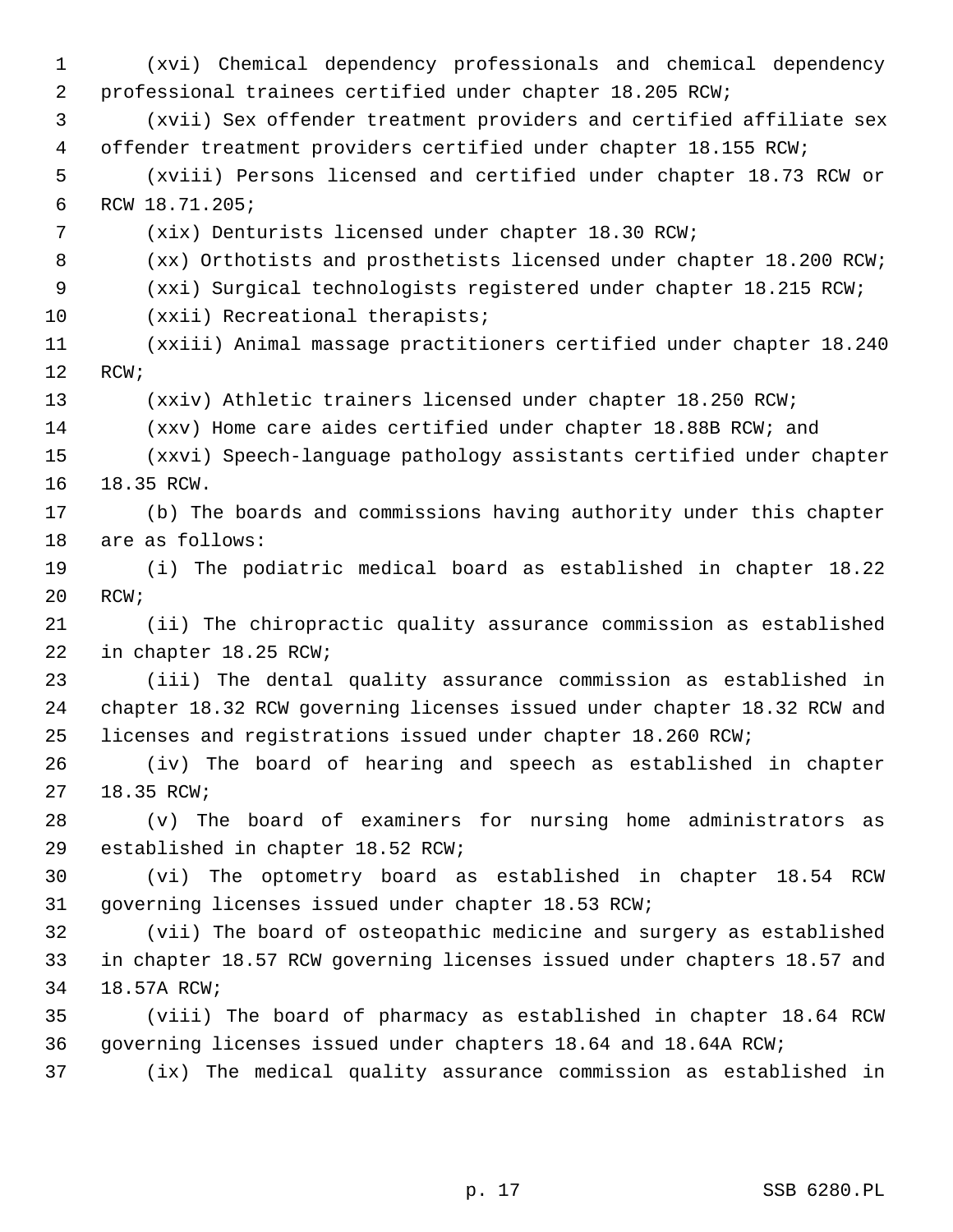1 chapter 18.71 RCW governing licenses and registrations issued under 2 chapters 18.71 and 18.71A RCW;

 3 (x) The board of physical therapy as established in chapter 18.74 4 RCW;

 5 (xi) The board of occupational therapy practice as established in 6 chapter 18.59 RCW;

 7 (xii) The nursing care quality assurance commission as established 8 in chapter 18.79 RCW governing licenses and registrations issued under 9 that chapter;

10 (xiii) The examining board of psychology and its disciplinary 11 committee as established in chapter 18.83 RCW; and

12 (xiv) The veterinary board of governors as established in chapter 13 18.92 RCW.

14 (3) In addition to the authority to discipline license holders, the 15 disciplining authority has the authority to grant or deny licenses. 16 The disciplining authority may also grant a license subject to 17 conditions.

18 (4) All disciplining authorities shall adopt procedures to ensure 19 substantially consistent application of this chapter, the Uniform 20 Disciplinary Act, among the disciplining authorities listed in 21 subsection (2) of this section.

22 **Sec. 18.** RCW 18.130.040 and 2009 c 302 s 14, 2009 c 301 s 8, and 23 2009 c 52 s 2 are each reenacted and amended to read as follows:

24 (1) This chapter applies only to the secretary and the boards and 25 commissions having jurisdiction in relation to the professions licensed 26 under the chapters specified in this section. This chapter does not 27 apply to any business or profession not licensed under the chapters 28 specified in this section.

29 (2)(a) The secretary has authority under this chapter in relation 30 to the following professions:

31 (i) Dispensing opticians licensed and designated apprentices under 32 chapter 18.34 RCW;

33 (ii) Naturopaths licensed under chapter 18.36A RCW;

34 (iii) Midwives licensed under chapter 18.50 RCW;

35 (iv) Ocularists licensed under chapter 18.55 RCW;

36 (v) Massage operators and businesses licensed under chapter 18.108 37 RCW;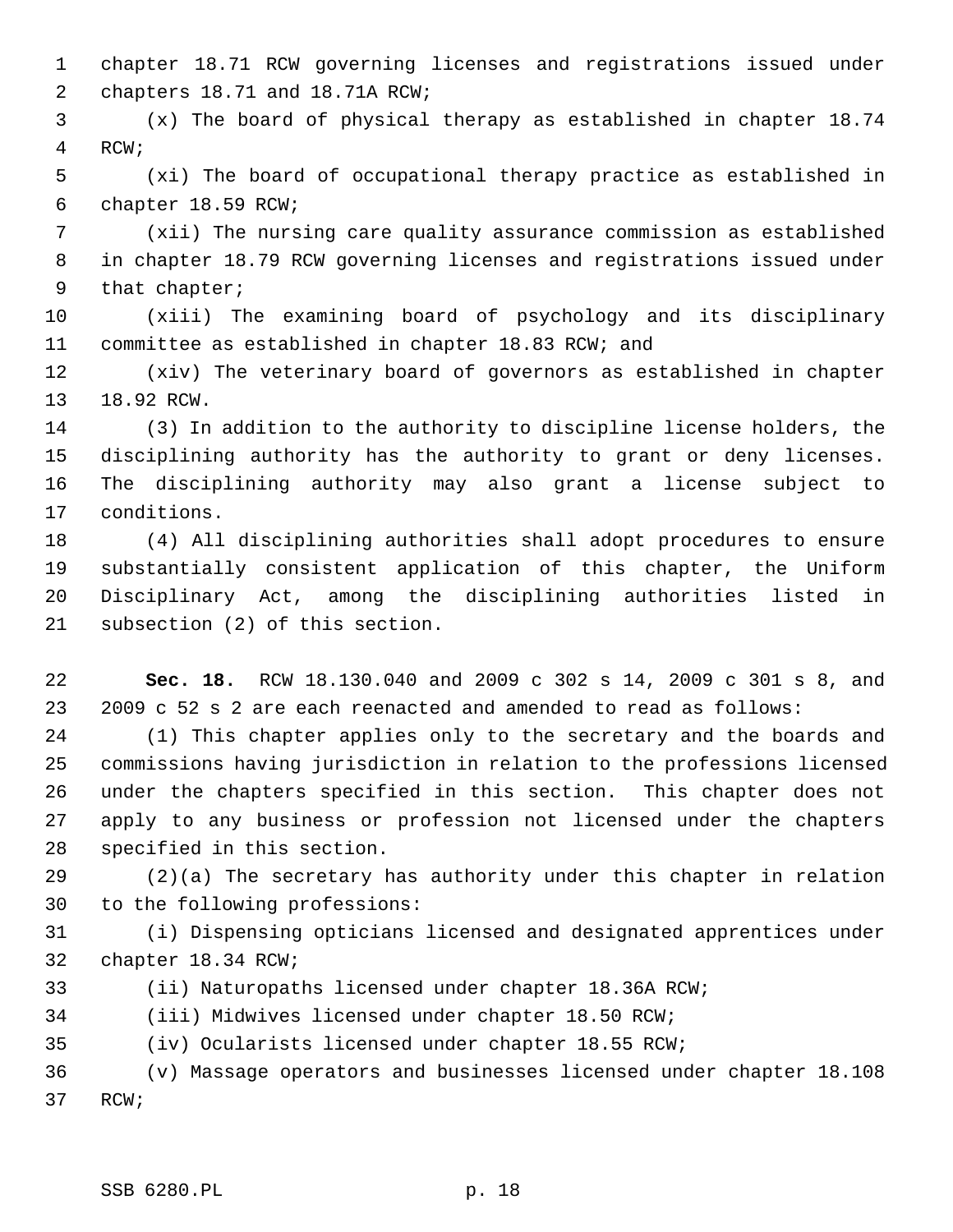1 (vi) Dental hygienists licensed under chapter 18.29 RCW;

 2 (vii) ((Acupuncturists)) East Asian medicine practitioners licensed 3 under chapter 18.06 RCW;

 4 (viii) Radiologic technologists certified and X-ray technicians 5 registered under chapter 18.84 RCW;

 6 (ix) Respiratory care practitioners licensed under chapter 18.89 7 RCW;

 8 (x) Hypnotherapists and agency affiliated counselors registered and 9 advisors and counselors certified under chapter 18.19 RCW;

10 (xi) Persons licensed as mental health counselors, mental health 11 counselor associates, marriage and family therapists, marriage and 12 family therapist associates, social workers, social work associates-- 13 advanced, and social work associates--independent clinical under 14 chapter 18.225 RCW;

15 (xii) Persons registered as nursing pool operators under chapter 16 18.52C RCW;

17 (xiii) Nursing assistants registered or certified under chapter 18 18.88A RCW;

19 (xiv) Health care assistants certified under chapter 18.135 RCW;

20 (xv) Dietitians and nutritionists certified under chapter 18.138 21 RCW;

22 (xvi) Chemical dependency professionals and chemical dependency 23 professional trainees certified under chapter 18.205 RCW;

24 (xvii) Sex offender treatment providers and certified affiliate sex 25 offender treatment providers certified under chapter 18.155 RCW;

26 (xviii) Persons licensed and certified under chapter 18.73 RCW or 27 RCW 18.71.205;

28 (xix) Denturists licensed under chapter 18.30 RCW;

29 (xx) Orthotists and prosthetists licensed under chapter 18.200 RCW;

30 (xxi) Surgical technologists registered under chapter 18.215 RCW;

31 (xxii) Recreational therapists;

32 (xxiii) Animal massage practitioners certified under chapter 18.240 33 RCW;

34 (xxiv) Athletic trainers licensed under chapter 18.250 RCW;

35 (xxv) Home care aides certified under chapter 18.88B RCW;

36 (xxvi) Speech-language pathology assistants certified under chapter 37 18.35 RCW; and

38 (xxvii) Genetic counselors licensed under chapter 18.290 RCW.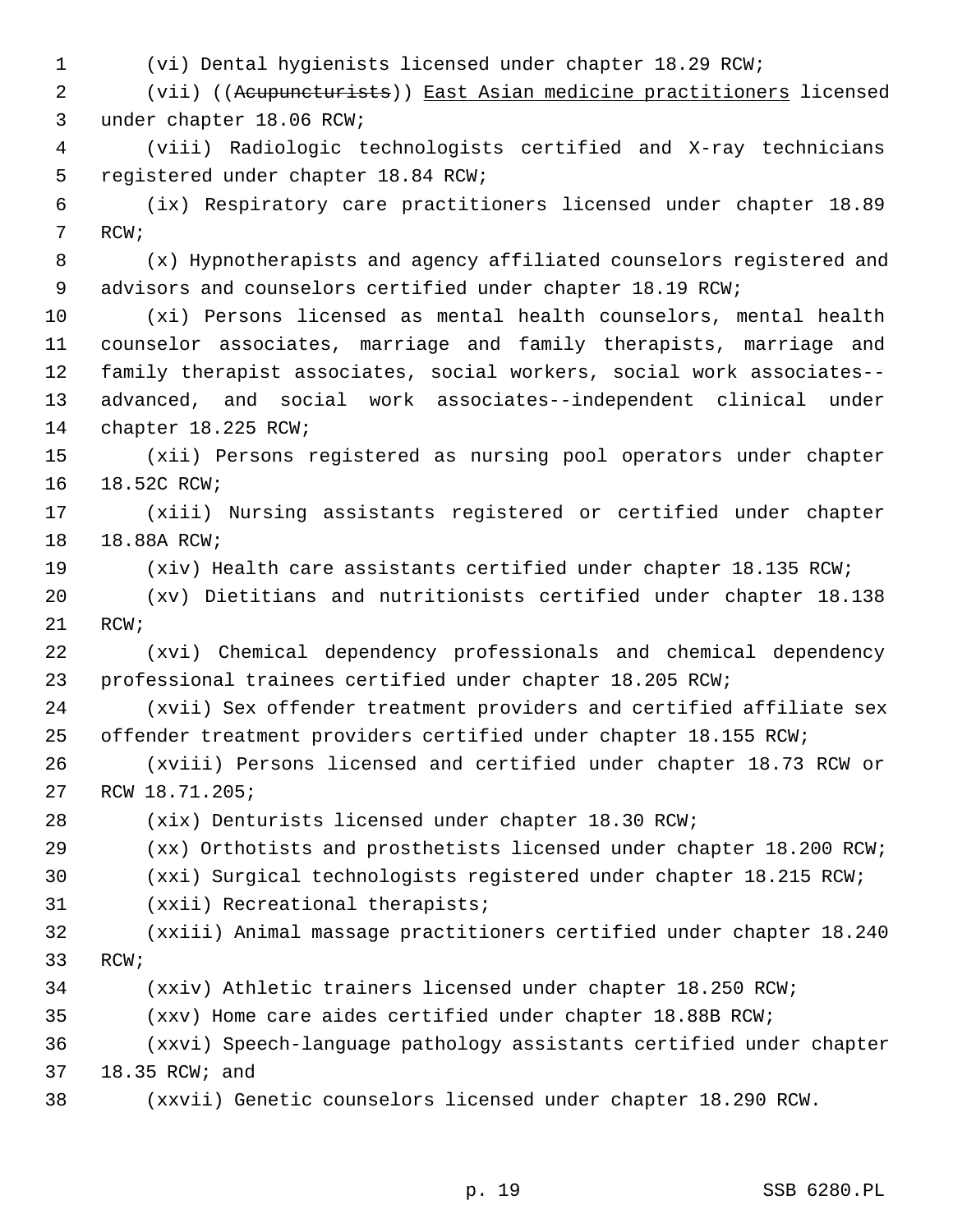1 (b) The boards and commissions having authority under this chapter 2 are as follows:

 3 (i) The podiatric medical board as established in chapter 18.22 4 RCW;

 5 (ii) The chiropractic quality assurance commission as established 6 in chapter 18.25 RCW;

 7 (iii) The dental quality assurance commission as established in 8 chapter 18.32 RCW governing licenses issued under chapter 18.32 RCW and 9 licenses and registrations issued under chapter 18.260 RCW;

10 (iv) The board of hearing and speech as established in chapter 11 18.35 RCW;

12 (v) The board of examiners for nursing home administrators as 13 established in chapter 18.52 RCW;

14 (vi) The optometry board as established in chapter 18.54 RCW 15 governing licenses issued under chapter 18.53 RCW;

16 (vii) The board of osteopathic medicine and surgery as established 17 in chapter 18.57 RCW governing licenses issued under chapters 18.57 and 18 18.57A RCW;

19 (viii) The board of pharmacy as established in chapter 18.64 RCW 20 governing licenses issued under chapters 18.64 and 18.64A RCW;

21 (ix) The medical quality assurance commission as established in 22 chapter 18.71 RCW governing licenses and registrations issued under 23 chapters 18.71 and 18.71A RCW;

24 (x) The board of physical therapy as established in chapter 18.74 25 RCW;

26 (xi) The board of occupational therapy practice as established in 27 chapter 18.59 RCW;

28 (xii) The nursing care quality assurance commission as established 29 in chapter 18.79 RCW governing licenses and registrations issued under 30 that chapter;

31 (xiii) The examining board of psychology and its disciplinary 32 committee as established in chapter 18.83 RCW; and

33 (xiv) The veterinary board of governors as established in chapter 34 18.92 RCW.

35 (3) In addition to the authority to discipline license holders, the 36 disciplining authority has the authority to grant or deny licenses. 37 The disciplining authority may also grant a license subject to 38 conditions.